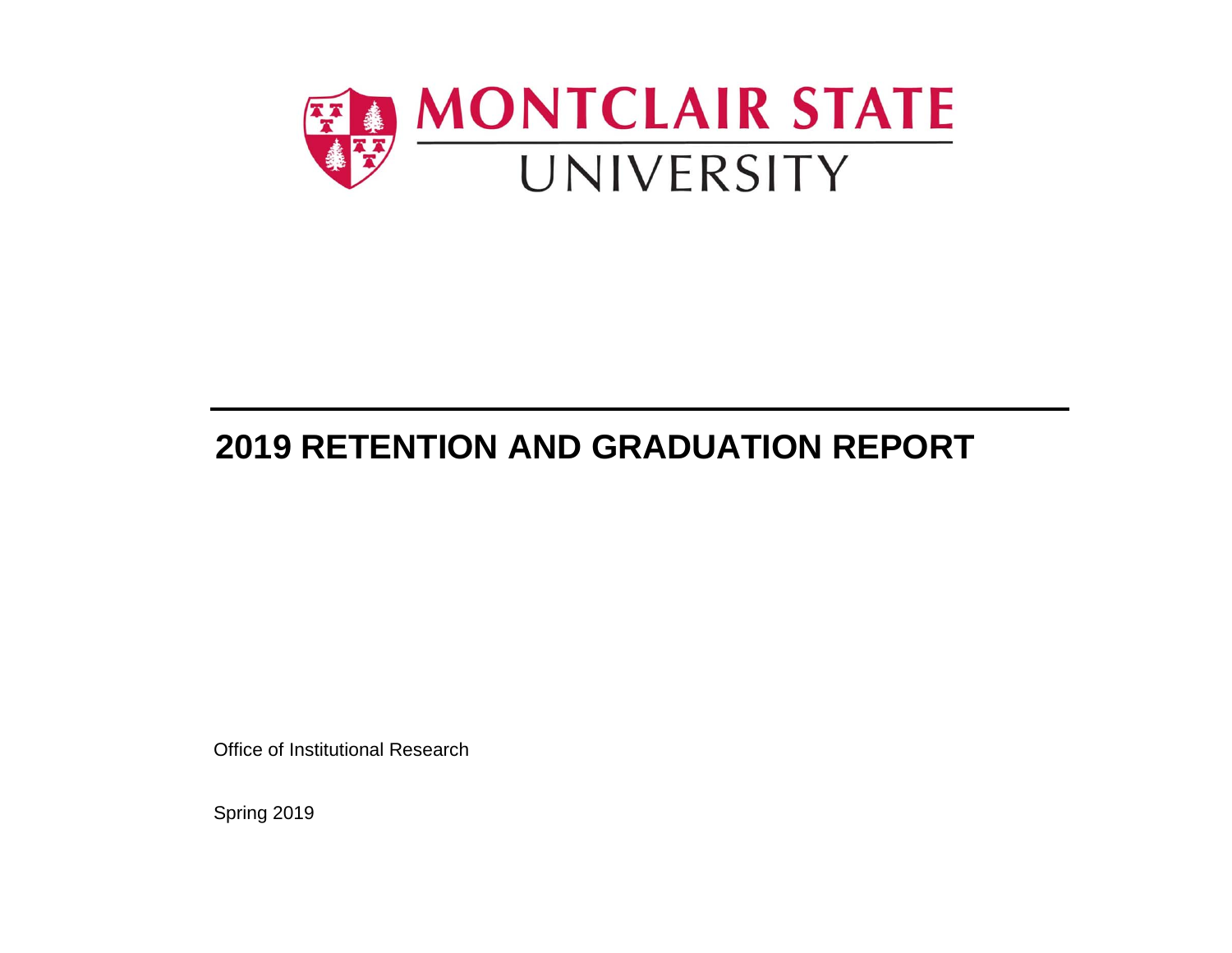## **TABLE 1: RETENTION AND GRADUATION RATES FOR FULL-TIME, FIRST-TIME UNDERGRADUATE COHORTS ENTERING FALL 2008 TO FALL 2017 [1]**

|                                                |                                                          |                       | <b>RETENTION RATES</b>                                    |                              |                                  |                                   | <b>RETENTION &amp; CUMULATIVE GRADUATION RATES [2]</b> |                                   |                                  |                                                                                                               |
|------------------------------------------------|----------------------------------------------------------|-----------------------|-----------------------------------------------------------|------------------------------|----------------------------------|-----------------------------------|--------------------------------------------------------|-----------------------------------|----------------------------------|---------------------------------------------------------------------------------------------------------------|
| <b>YEAR</b><br><b>COHORT</b><br><b>ENTERED</b> | <b>NUMBER IN</b><br><b>ENTERING</b><br><b>COHORT [3]</b> | <b>SECOND</b><br>YEAR | <b>PERCENT RETAINED TO</b><br><b>THIRD</b><br><b>YEAR</b> | <b>FOURTH</b><br><b>YEAR</b> | <b>PERCENT</b><br><b>4 YEARS</b> | <b>PERCENT</b><br><b>5TH YEAR</b> | <b>PERCENT</b><br><b>5 YEARS</b>                       | <b>PERCENT</b><br><b>6TH YEAR</b> | <b>PERCENT</b><br><b>6 YEARS</b> | <b>PERCENT</b><br><b>GRADUATED RETAINED TO GRADUATED RETAINED TO GRADUATED RETAINED TO</b><br><b>7TH YEAR</b> |
| 2008                                           | 2,257                                                    | 83.0%                 | 75.6%                                                     | 70.6%                        | 36.2%                            | 33.0%                             | 58.9%                                                  | 9.2%                              | 63.8%                            | 4.0%                                                                                                          |
| 2009                                           | 2,100                                                    | 81.2%                 | 73.3%                                                     | 70.0%                        | 36.0%                            | 32.0%                             | 60.0%                                                  | 7.6%                              | 65.6%                            | 2.5%                                                                                                          |
| 2010                                           | 2,169                                                    | 81.8%                 | 73.9%                                                     | 69.8%                        | 39.2%                            | 29.7%                             | 60.9%                                                  | 6.8%                              | 65.2%                            | 2.3%                                                                                                          |
| 2011                                           | 2,336                                                    | 81.7%                 | 72.5%                                                     | 69.3%                        | 42.3%                            | 26.5%                             | 62.0%                                                  | 5.9%                              | 65.3%                            | 2.4%                                                                                                          |
| 2012                                           | 2,201                                                    | 86.1%                 | 77.8%                                                     | 75.0%                        | 47.1%                            | 27.0%                             | 67.8%                                                  | 5.3%                              | 71.4%                            | 1.5%                                                                                                          |
| 2013                                           | 3,027                                                    | 81.5%                 | 73.0%                                                     | 70.3%                        | 44.6%                            | 25.1%                             | 62.6%                                                  | 5.8%                              |                                  |                                                                                                               |
| 2014                                           | 2,889                                                    | 83.2%                 | 76.3%                                                     | 72.6%                        | 44.9%                            | 25.7%                             |                                                        |                                   |                                  |                                                                                                               |
| 2015                                           | 3,097                                                    | 83.1%                 | 74.3%                                                     | 70.4%                        |                                  |                                   |                                                        |                                   |                                  |                                                                                                               |
| 2016                                           | 2,977                                                    | 80.5%                 | <b>72.0%</b>                                              |                              |                                  |                                   |                                                        |                                   |                                  |                                                                                                               |
| 2017                                           | 3,004                                                    | <b>79.5%</b>          |                                                           |                              |                                  |                                   |                                                        |                                   |                                  |                                                                                                               |
| <b>Means</b>                                   | 2,606                                                    | 82.1%                 | 74.3%                                                     | 71.0%                        | 41.5%                            | 28.4%                             | 62.0%                                                  | 6.8%                              | 66.3%                            | 2.6%                                                                                                          |

[1] Sources: SURE/IPEDS Enrollment, Degree, and SSN Change file submissions. Retention rates exclude degree earners.

[2] Graduation rates correspond to those reported on the IPEDS Graduation Rate Survey (GRS).

[3] This is the Revised IPEDS GRS Cohort number, with exclusions (death, permanent disability, military service, foreign service, & church mission service) removed.

 $=$  Our most recent retention and graduation rates.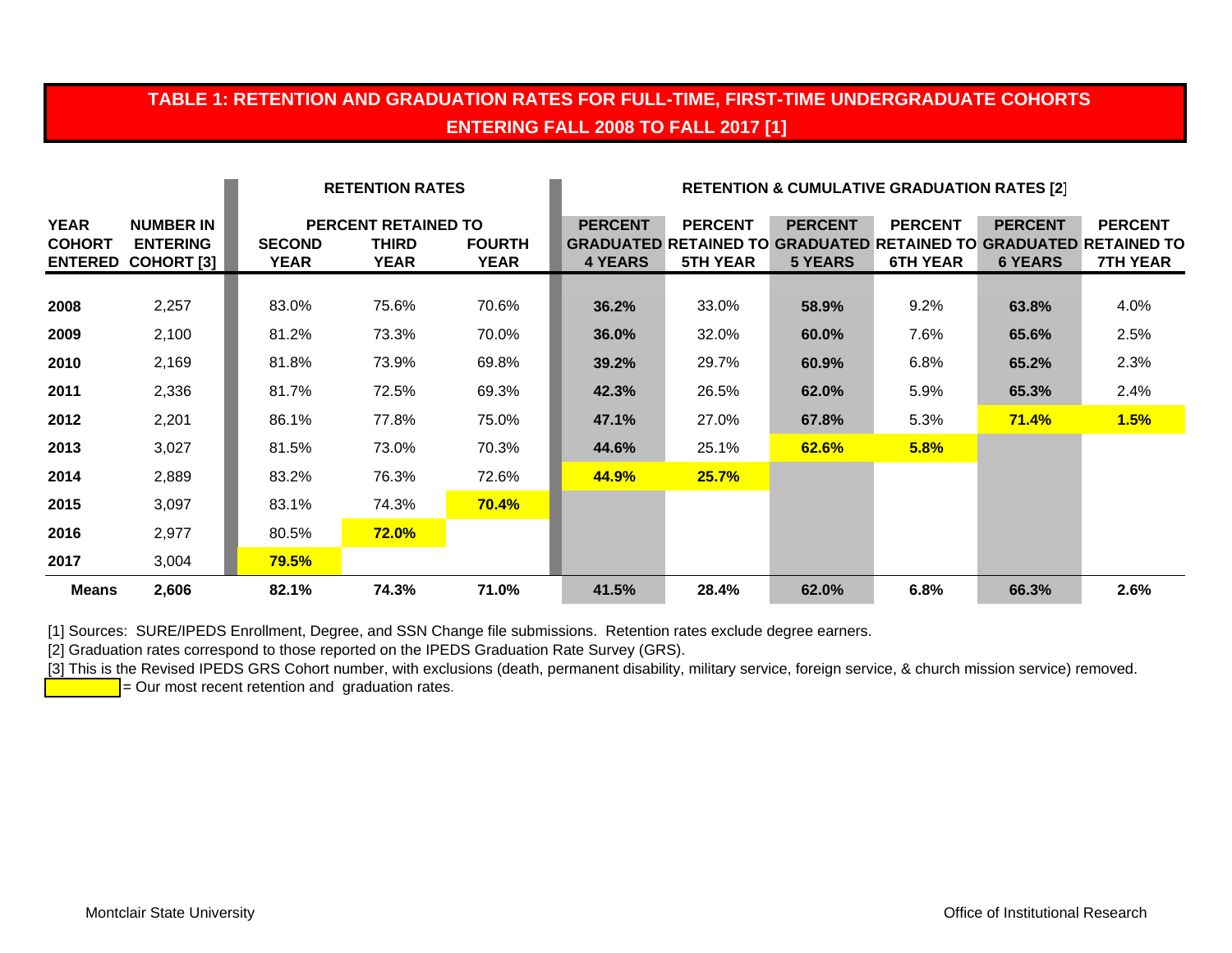## **TABLE 2: RETENTION AND GRADUATION RATES FOR FULL-TIME, FIRST-TIME FRESHMAN COHORTS BY ADMISSIONS STATUS, FALL 2012 TO FALL 2017 [1]**

|                                       |                                                      |                              | <b>RETENTION RATES</b>                             |                              |                                  |                                   | <b>RETENTION &amp; CUMULATIVE GRADUATION RATES</b> |                                   |                                  |                                                                                                               |
|---------------------------------------|------------------------------------------------------|------------------------------|----------------------------------------------------|------------------------------|----------------------------------|-----------------------------------|----------------------------------------------------|-----------------------------------|----------------------------------|---------------------------------------------------------------------------------------------------------------|
| YEAR &<br><b>ADMIT</b><br><b>TYPE</b> | <b>NUMBER IN</b><br><b>ENTERING</b><br><b>COHORT</b> | <b>SECOND</b><br><b>YEAR</b> | PERCENT RETAINED TO<br><b>THIRD</b><br><b>YEAR</b> | <b>FOURTH</b><br><b>YEAR</b> | <b>PERCENT</b><br><b>4 YEARS</b> | <b>PERCENT</b><br><b>5TH YEAR</b> | <b>PERCENT</b><br><b>5 YEARS</b>                   | <b>PERCENT</b><br><b>6TH YEAR</b> | <b>PERCENT</b><br><b>6 YEARS</b> | <b>PERCENT</b><br><b>GRADUATED RETAINED TO GRADUATED RETAINED TO GRADUATED RETAINED TO</b><br><b>7TH YEAR</b> |
| 2012                                  | 2,201                                                | 86.1%                        | 77.8%                                              | 75.0%                        | 47.1%                            | 27.0%                             | 67.8%                                              | 5.3%                              | 71.4%                            | 1.5%                                                                                                          |
| Regular                               | 1,973                                                | 85.6%                        | 77.3%                                              | 74.5%                        | 47.3%                            | 26.3%                             | 67.7%                                              | 4.9%                              | 71.0%                            | 1.4%                                                                                                          |
| <b>EOF</b>                            | 124                                                  | 91.9%                        | 86.3%                                              | 84.7%                        | 46.8%                            | 37.1%                             | 71.0%                                              | 8.9%                              | 76.6%                            | 3.2%                                                                                                          |
| Special                               | 104                                                  | 87.5%                        | 76.0%                                              | 73.1%                        | 44.2%                            | 29.8%                             | 65.4%                                              | 8.7%                              | 72.1%                            | 1.0%                                                                                                          |
| 2013                                  | 3,027                                                | 81.5%                        | 73.0%                                              | 70.3%                        | 44.6%                            | 25.1%                             | 62.6%                                              | 5.8%                              |                                  |                                                                                                               |
| Regular                               | 2,805                                                | 80.8%                        | 72.4%                                              | 69.9%                        | 45.0%                            | 24.3%                             | 62.4%                                              | 5.5%                              |                                  |                                                                                                               |
| <b>EOF</b>                            | 126                                                  | 90.5%                        | 83.3%                                              | 81.7%                        | 37.3%                            | 38.9%                             | 61.9%                                              | 13.5%                             |                                  |                                                                                                               |
| Special                               | 96                                                   | 88.5%                        | 76.0%                                              | 67.7%                        | 41.7%                            | 32.3%                             | 69.8%                                              | 4.2%                              |                                  |                                                                                                               |
| 2014                                  | 2,889                                                | 83.2%                        | 76.3%                                              | 72.6%                        | 44.9%                            | 25.7%                             |                                                    |                                   |                                  |                                                                                                               |
| Regular                               | 2,654                                                | 83.1%                        | 76.2%                                              | 73.0%                        | 45.9%                            | 25.2%                             |                                                    |                                   |                                  |                                                                                                               |
| <b>EOF</b>                            | 119                                                  | 89.1%                        | 85.7%                                              | 77.3%                        | 35.3%                            | 37.8%                             |                                                    |                                   |                                  |                                                                                                               |
| Special                               | 116                                                  | 78.4%                        | 69.0%                                              | 57.8%                        | 33.6%                            | 25.9%                             |                                                    |                                   |                                  |                                                                                                               |
| 2015                                  | 3,097                                                | 83.1%                        | 74.3%                                              | 70.4%                        |                                  |                                   |                                                    |                                   |                                  |                                                                                                               |
| Regular                               | 2,849                                                | 82.8%                        | 74.2%                                              | 70.5%                        |                                  |                                   |                                                    |                                   |                                  |                                                                                                               |
| <b>EOF</b>                            | 122                                                  | 91.8%                        | 86.1%                                              | 82.0%                        |                                  |                                   |                                                    |                                   |                                  |                                                                                                               |
| Special                               | 126                                                  | 81.0%                        | 65.1%                                              | 57.9%                        |                                  |                                   |                                                    |                                   |                                  |                                                                                                               |
| 2016                                  | 2,977                                                | 80.5%                        | 72.0%                                              |                              |                                  |                                   |                                                    |                                   |                                  |                                                                                                               |
| Regular                               | 2,777                                                | 80.2%                        | 71.8%                                              |                              |                                  |                                   |                                                    |                                   |                                  |                                                                                                               |
| <b>EOF</b>                            | 129                                                  | 85.3%                        | 76.0%                                              |                              |                                  |                                   |                                                    |                                   |                                  |                                                                                                               |
| Special                               | 71                                                   | 83.1%                        | 69.0%                                              |                              |                                  |                                   |                                                    |                                   |                                  |                                                                                                               |
| 2017                                  | 3,004                                                | 79.5%                        |                                                    |                              |                                  |                                   |                                                    |                                   |                                  |                                                                                                               |
| Regular                               | 2,837                                                | 79.2%                        |                                                    |                              |                                  |                                   |                                                    |                                   |                                  |                                                                                                               |
| <b>EOF</b>                            | 123                                                  | 87.0%                        |                                                    |                              |                                  |                                   |                                                    |                                   |                                  |                                                                                                               |
| Special                               | 44                                                   | 72.7%                        |                                                    |                              |                                  |                                   |                                                    |                                   |                                  |                                                                                                               |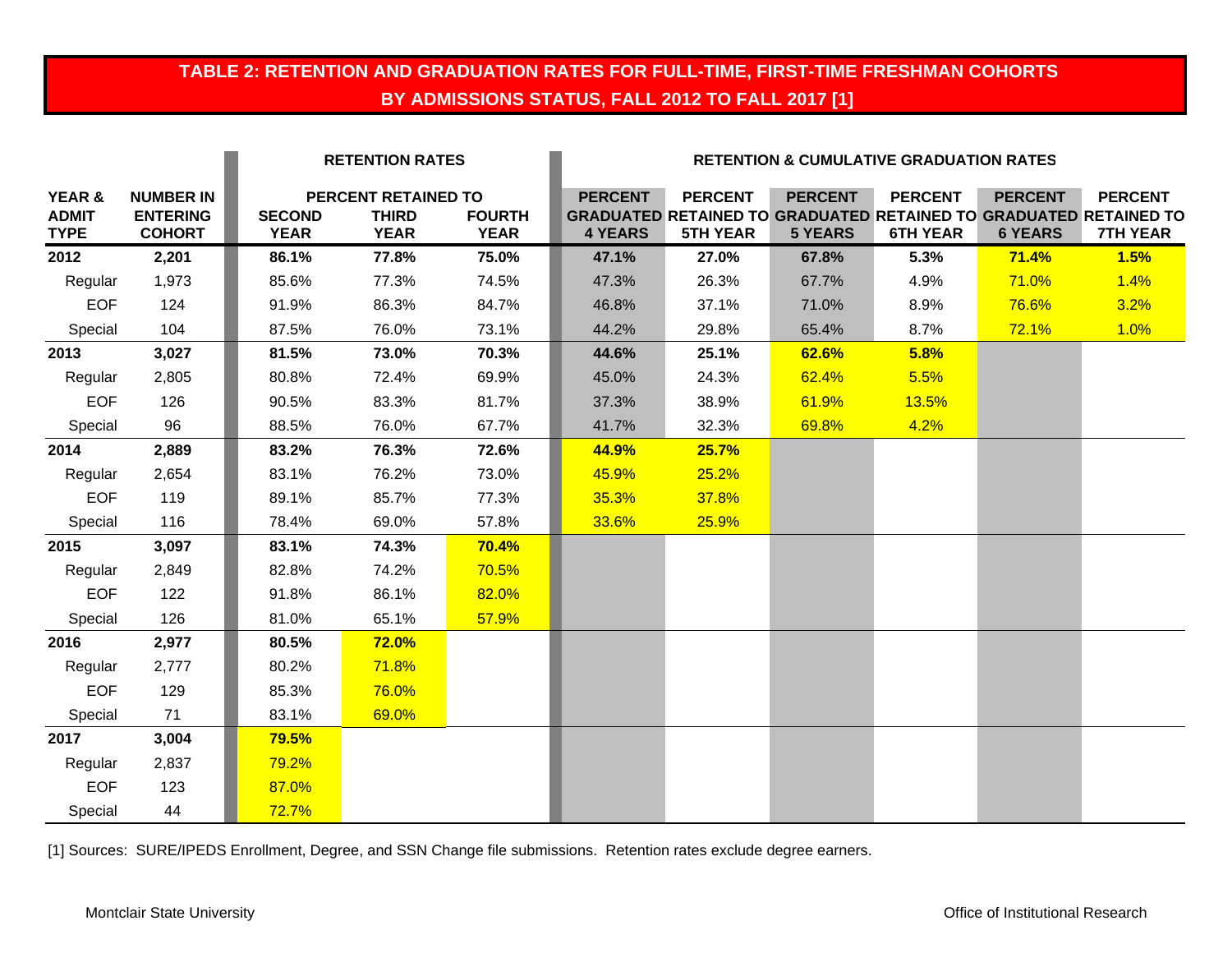# **TABLE 3: RETENTION AND GRADUATION RATES FOR FULL-TIME, FIRST-TIME FRESHMAN COHORTS BY SEX, FALL 2012 TO FALL 2017 [1]**

|                                        |                                                      |                              | <b>RETENTION RATES</b>                                    |                              |                                  |                                   |                                  | <b>RETENTION &amp; CUMULATIVE GRADUATION RATES</b> |                                  |                                                                                                               |
|----------------------------------------|------------------------------------------------------|------------------------------|-----------------------------------------------------------|------------------------------|----------------------------------|-----------------------------------|----------------------------------|----------------------------------------------------|----------------------------------|---------------------------------------------------------------------------------------------------------------|
| <b>YEAR</b><br><b>ENTERED</b><br>& SEX | <b>NUMBER IN</b><br><b>ENTERING</b><br><b>COHORT</b> | <b>SECOND</b><br><b>YEAR</b> | <b>PERCENT RETAINED TO</b><br><b>THIRD</b><br><b>YEAR</b> | <b>FOURTH</b><br><b>YEAR</b> | <b>PERCENT</b><br><b>4 YEARS</b> | <b>PERCENT</b><br><b>5TH YEAR</b> | <b>PERCENT</b><br><b>5 YEARS</b> | <b>PERCENT</b><br><b>6TH YEAR</b>                  | <b>PERCENT</b><br><b>6 YEARS</b> | <b>PERCENT</b><br><b>GRADUATED RETAINED TO GRADUATED RETAINED TO GRADUATED RETAINED TO</b><br><b>7TH YEAR</b> |
| 2012                                   | 2,201                                                | 86.1%                        | 77.8%                                                     | 75.0%                        | 47.1%                            | 27.0%                             | 67.8%                            | 5.3%                                               | 71.4%                            | 1.5%                                                                                                          |
| Female                                 | 1,430                                                | 87.2%                        | 79.4%                                                     | 76.5%                        | 50.8%                            | 25.4%                             | 70.9%                            | 4.1%                                               | 73.6%                            | 1.3%                                                                                                          |
| Male                                   | 771                                                  | 83.9%                        | 74.7%                                                     | 72.2%                        | 40.3%                            | 30.1%                             | 62.0%                            | 7.4%                                               | 67.3%                            | 1.8%                                                                                                          |
| 2013                                   | 3,027                                                | 81.5%                        | 73.0%                                                     | 70.3%                        | 44.6%                            | 25.1%                             | 62.6%                            | 5.8%                                               |                                  |                                                                                                               |
| Female                                 | 1,890                                                | 82.4%                        | 74.9%                                                     | 72.0%                        | 49.5%                            | 22.5%                             | 66.7%                            | 4.7%                                               |                                  |                                                                                                               |
| Male                                   | 1,137                                                | 79.9%                        | 69.8%                                                     | 67.5%                        | 36.4%                            | 29.5%                             | 55.8%                            | 7.7%                                               |                                  |                                                                                                               |
| 2014                                   | 2,889                                                | 83.2%                        | 76.3%                                                     | 72.6%                        | 44.9%                            | 25.7%                             |                                  |                                                    |                                  |                                                                                                               |
| Female                                 | 1,814                                                | 85.3%                        | 79.2%                                                     | 75.6%                        | 49.5%                            | <b>24.9%</b>                      |                                  |                                                    |                                  |                                                                                                               |
| Male                                   | 1,075                                                | 79.6%                        | 71.4%                                                     | 67.5%                        | 37.2%                            | 27.2%                             |                                  |                                                    |                                  |                                                                                                               |
| 2015                                   | 3,097                                                | 83.1%                        | 74.3%                                                     | <b>70.4%</b>                 |                                  |                                   |                                  |                                                    |                                  |                                                                                                               |
| Female                                 | 1,950                                                | 83.9%                        | 75.2%                                                     | <b>71.6%</b>                 |                                  |                                   |                                  |                                                    |                                  |                                                                                                               |
| Male                                   | 1,147                                                | 81.7%                        | 72.7%                                                     | 68.4%                        |                                  |                                   |                                  |                                                    |                                  |                                                                                                               |
| 2016                                   | 2,977                                                | 80.5%                        | 72.0%                                                     |                              |                                  |                                   |                                  |                                                    |                                  |                                                                                                               |
| Female                                 | 1,869                                                | 80.8%                        | 72.7%                                                     |                              |                                  |                                   |                                  |                                                    |                                  |                                                                                                               |
| Male                                   | 1,108                                                | 79.9%                        | <b>70.8%</b>                                              |                              |                                  |                                   |                                  |                                                    |                                  |                                                                                                               |
| 2017                                   | 3,004                                                | 79.5%                        |                                                           |                              |                                  |                                   |                                  |                                                    |                                  |                                                                                                               |
| Female                                 | 1,943                                                | 80.1%                        |                                                           |                              |                                  |                                   |                                  |                                                    |                                  |                                                                                                               |
| Male                                   | 1,061                                                | 78.3%                        |                                                           |                              |                                  |                                   |                                  |                                                    |                                  |                                                                                                               |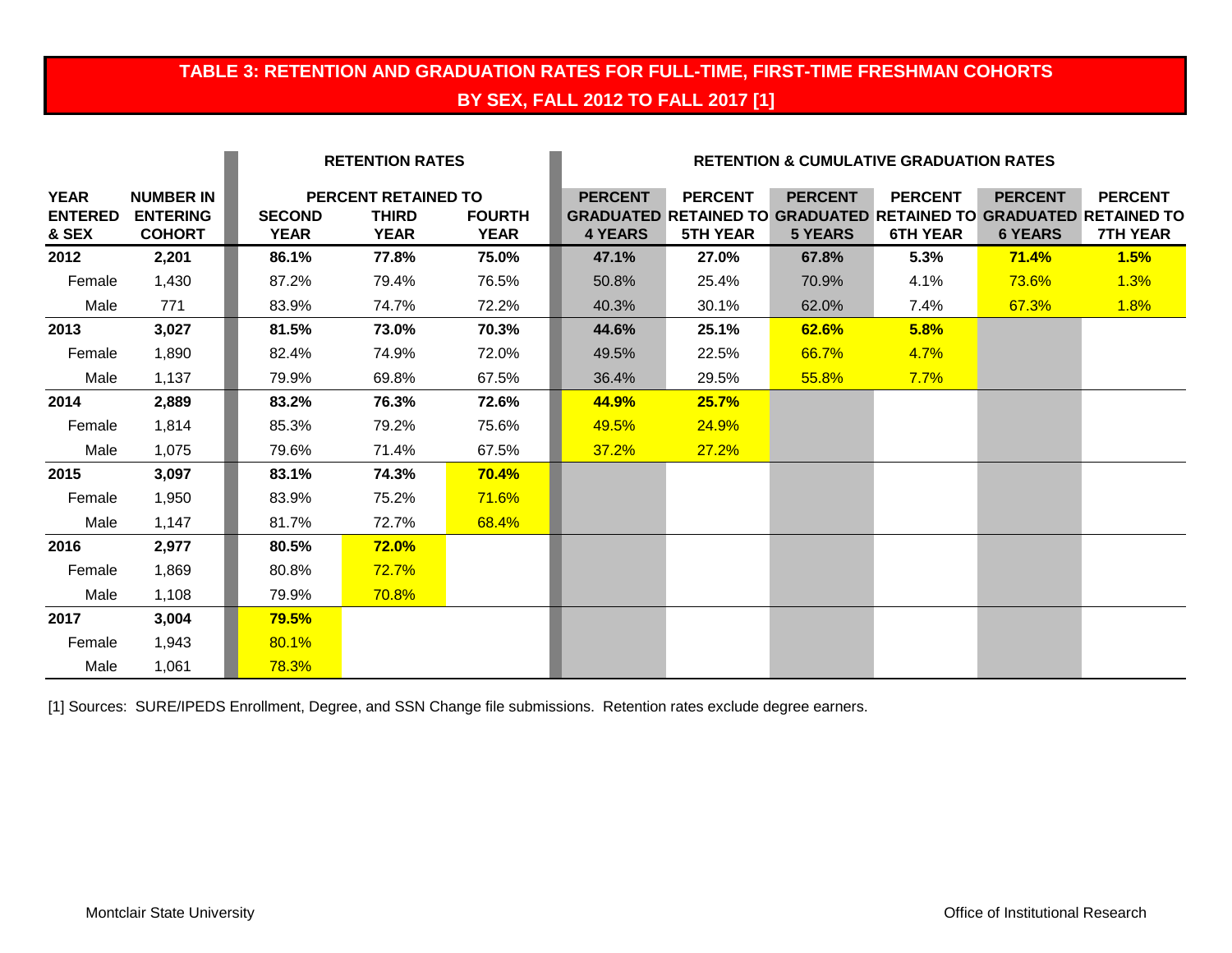## **TABLE 4: RETENTION AND GRADUATION RATES FOR FULL-TIME, FIRST-TIME FRESHMAN COHORTS BY RACE/ETHNICITY/U.S. RESIDENCY, FALL 2012 TO FALL 2017 [1]**

|                        |                                  |                              | <b>RETENTION RATES</b>      |                              | <b>RETENTION &amp; CUMULATIVE GRADUATION RATES</b> |                                                                                             |                |                 |                |                 |
|------------------------|----------------------------------|------------------------------|-----------------------------|------------------------------|----------------------------------------------------|---------------------------------------------------------------------------------------------|----------------|-----------------|----------------|-----------------|
| YEAR &                 | <b>NUMBER IN</b>                 |                              | PERCENT RETAINED TO         |                              | <b>PERCENT</b>                                     | <b>PERCENT</b>                                                                              | <b>PERCENT</b> | <b>PERCENT</b>  | <b>PERCENT</b> | <b>PERCENT</b>  |
| RACE/<br><b>ETHNIC</b> | <b>ENTERING</b><br><b>COHORT</b> | <b>SECOND</b><br><b>YEAR</b> | <b>THIRD</b><br><b>YEAR</b> | <b>FOURTH</b><br><b>YEAR</b> | <b>4 YEARS</b>                                     | <b>GRADUATED RETAINED TO GRADUATED RETAINED TO GRADUATED RETAINED TO</b><br><b>5TH YEAR</b> | <b>5 YEARS</b> | <b>6TH YEAR</b> | <b>6 YEARS</b> | <b>7TH YEAR</b> |
| 2012                   | 2,201                            | 86.1%                        | 77.8%                       | 75.0%                        | 47.1%                                              | 27.0%                                                                                       | 67.8%          | 5.3%            | 71.4%          | 1.5%            |
| Internat'l             | 21                               | 66.7%                        | 66.7%                       | 57.1%                        | 33.3%                                              | 28.6%                                                                                       | 52.4%          | 14.3%           | 52.4%          | 0.0%            |
| Hispanic               | 487                              | 89.9%                        | 83.6%                       | 79.5%                        | 46.0%                                              | 32.0%                                                                                       | 68.2%          | 7.0%            | 73.5%          | 1.8%            |
| AmInd/NtAl             | $\mathbf{1}$                     | 100.0%                       | 0.0%                        | 0.0%                         | 0.0%                                               | 0.0%                                                                                        | 0.0%           | 0.0%            | 0.0%           | 0.0%            |
| Asian                  | 113                              | 89.4%                        | 81.4%                       | 79.6%                        | 46.9%                                              | 34.5%                                                                                       | 72.6%          | 5.3%            | 75.2%          | 1.8%            |
| Black/AfAm             | 201                              | 83.6%                        | 74.1%                       | 70.1%                        | 41.8%                                              | 26.4%                                                                                       | 58.7%          | 6.0%            | 62.7%          | 2.0%            |
| NatHa/Pacl             | $\overline{2}$                   | 100.0%                       | 50.0%                       | 50.0%                        | 50.0%                                              | $0.0\%$                                                                                     | 50.0%          | 0.0%            | 50.0%          | 0.0%            |
| White                  | 1,178                            | 85.5%                        | 76.6%                       | 74.3%                        | 49.2%                                              | 24.2%                                                                                       | 69.4%          | 4.2%            | 72.6%          | 0.8%            |
| Multiracial            | 124                              | 83.1%                        | 75.0%                       | 74.2%                        | 42.7%                                              | 30.6%                                                                                       | 64.5%          | 7.3%            | 67.7%          | 3.2%            |
| Unknown                | 74                               | 81.1%                        | 73.0%                       | 71.6%                        | 47.3%                                              | 24.3%                                                                                       | 67.6%          | 4.1%            | 68.9%          | 5.4%            |
| 2013                   | 3,027                            | 81.5%                        | 73.0%                       | 70.3%                        | 44.6%                                              | 25.1%                                                                                       | 62.6%          | 5.8%            |                |                 |
| Internat'l             | 43                               | 76.7%                        | 72.1%                       | 67.4%                        | 46.5%                                              | 23.3%                                                                                       | 60.5%          | 4.7%            |                |                 |
| Hispanic               | 683                              | 82.4%                        | 74.4%                       | 71.7%                        | 38.4%                                              | 31.2%                                                                                       | 59.7%          | 8.6%            |                |                 |
| AmInd/NtAl             | $\overline{2}$                   | 50.0%                        | 50.0%                       | 50.0%                        | 0.0%                                               | 50.0%                                                                                       | 0.0%           | 50.0%           |                |                 |
| Asian                  | 173                              | 80.3%                        | 69.9%                       | 66.5%                        | 41.0%                                              | 25.4%                                                                                       | 56.1%          | 6.9%            |                |                 |
| Black/AfAm             | 293                              | 83.3%                        | 73.4%                       | 71.0%                        | 39.6%                                              | 30.7%                                                                                       | 61.1%          | 6.8%            |                |                 |
| NatHa/Pacl             | 4                                | 100.0%                       | 75.0%                       | 75.0%                        | 50.0%                                              | 25.0%                                                                                       | 75.0%          | 0.0%            |                |                 |
| White                  | 1,436                            | 80.2%                        | 72.4%                       | 69.7%                        | 49.2%                                              | 20.5%                                                                                       | 65.2%          | 3.8%            |                |                 |
| Multiracial            | 114                              | 82.5%                        | 68.4%                       | 66.7%                        | 38.6%                                              | 28.1%                                                                                       | 57.0%          | 8.8%            |                |                 |
| Unknown                | 279                              | 84.6%                        | 76.3%                       | 73.5%                        | 46.2%                                              | 26.9%                                                                                       | 65.2%          | 6.1%            |                |                 |
| 2014                   | 2,889                            | 83.2%                        | 76.3%                       | 72.6%                        | 44.9%                                              | 25.7%                                                                                       |                |                 |                |                 |
| Internat'l             | 40                               | 72.5%                        | 70.0%                       | 67.5%                        | 42.5%                                              | 22.5%                                                                                       |                |                 |                |                 |
| Hispanic               | 716                              | 83.7%                        | 77.0%                       | 72.1%                        | 35.9%                                              | 31.1%                                                                                       |                |                 |                |                 |
| AmInd/NtAl             | $\overline{2}$                   | 100.0%                       | 50.0%                       | 50.0%                        | 50.0%                                              | 0.0%                                                                                        |                |                 |                |                 |
| Asian                  | 160                              | 84.4%                        | 78.1%                       | 71.9%                        | 44.4%                                              | 27.5%                                                                                       |                |                 |                |                 |
| Black/AfAm             | 328                              | 86.6%                        | 79.6%                       | 75.6%                        | 40.9%                                              | 33.5%                                                                                       |                |                 |                |                 |
| NatHa/Pacl             | $\overline{7}$                   | 57.1%                        | 57.1%                       | 57.1%                        | 42.9%                                              | 14.3%                                                                                       |                |                 |                |                 |
| White                  | 1,275                            | 83.0%                        | 76.4%                       | 73.8%                        | 51.7%                                              | 20.7%                                                                                       |                |                 |                |                 |
| Multiracial            | 91                               | 76.9%                        | 65.9%                       | 65.9%                        | 40.7%                                              | 26.4%                                                                                       |                |                 |                |                 |
| Unknown                | 270                              | 82.2%                        | 74.1%                       | 68.5%                        | 44.1%                                              | 25.2%                                                                                       |                |                 |                |                 |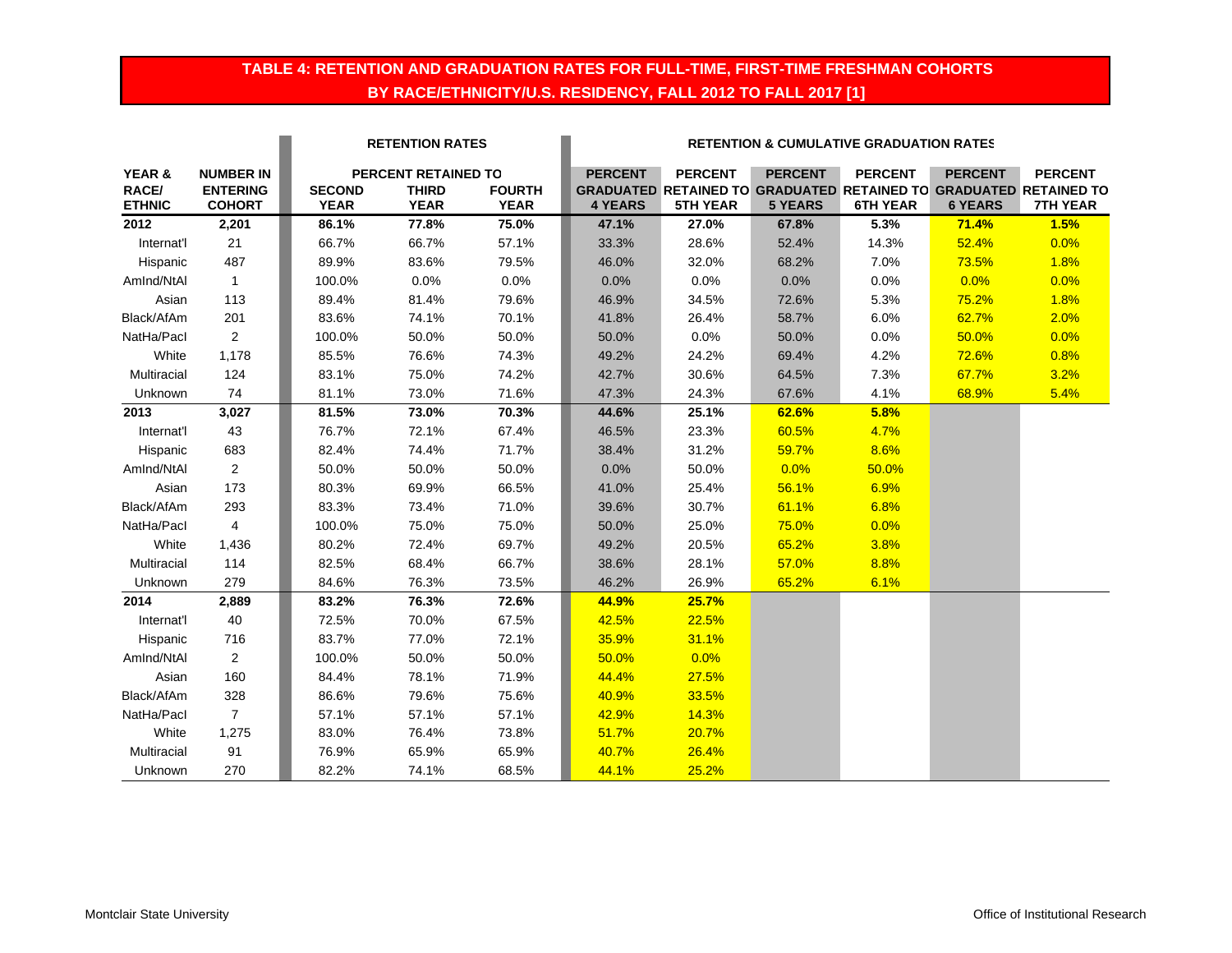|                   |                  |               | <b>RETENTION RATES</b> |               |                |                                                                   | <b>RETENTION &amp; CUMULATIVE GRADUATION RATES</b> |                 |                |                 |
|-------------------|------------------|---------------|------------------------|---------------|----------------|-------------------------------------------------------------------|----------------------------------------------------|-----------------|----------------|-----------------|
| <b>YEAR &amp;</b> | <b>NUMBER IN</b> |               | PERCENT RETAINED TO    |               | <b>PERCENT</b> | <b>PERCENT</b>                                                    | <b>PERCENT</b>                                     | <b>PERCENT</b>  | <b>PERCENT</b> | <b>PERCENT</b>  |
| RACE/             | <b>ENTERING</b>  | <b>SECOND</b> | <b>THIRD</b>           | <b>FOURTH</b> |                | GRADUATED RETAINED TO GRADUATED RETAINED TO GRADUATED RETAINED TO |                                                    |                 |                |                 |
| <b>ETHNIC</b>     | <b>COHORT</b>    | <b>YEAR</b>   | <b>YEAR</b>            | <b>YEAR</b>   | <b>4 YEARS</b> | <b>5TH YEAR</b>                                                   | <b>5 YEARS</b>                                     | <b>6TH YEAR</b> | <b>6 YEARS</b> | <b>7TH YEAR</b> |
| 2015              | 3,097            | 83.1%         | 74.3%                  | 70.4%         |                |                                                                   |                                                    |                 |                |                 |
| Internat'l        | 31               | 74.2%         | 64.5%                  | 67.7%         |                |                                                                   |                                                    |                 |                |                 |
| Hispanic          | 865              | 81.7%         | 73.1%                  | 68.7%         |                |                                                                   |                                                    |                 |                |                 |
| AmInd/NtAl        | $\overline{1}$   | 100.0%        | 100.0%                 | 100.0%        |                |                                                                   |                                                    |                 |                |                 |
| Asian             | 179              | 85.5%         | 74.3%                  | 72.1%         |                |                                                                   |                                                    |                 |                |                 |
| Black/AfAm        | 391              | 83.9%         | 68.0%                  | 63.9%         |                |                                                                   |                                                    |                 |                |                 |
| NatHa/Pacl        | 8                | 87.5%         | 75.0%                  | 75.0%         |                |                                                                   |                                                    |                 |                |                 |
| White             | 1,258            | 83.5%         | 76.8%                  | 73.1%         |                |                                                                   |                                                    |                 |                |                 |
| Multiracial       | 82               | 90.2%         | 80.5%                  | 79.3%         |                |                                                                   |                                                    |                 |                |                 |
| Unknown           | 282              | 81.6%         | 74.8%                  | 69.5%         |                |                                                                   |                                                    |                 |                |                 |
| 2016              | 2,977            | 80.5%         | <b>72.0%</b>           |               |                |                                                                   |                                                    |                 |                |                 |
| Internat'l        | 21               | 71.4%         | 57.1%                  |               |                |                                                                   |                                                    |                 |                |                 |
| Hispanic          | 850              | 79.2%         | 69.3%                  |               |                |                                                                   |                                                    |                 |                |                 |
| AmInd/NtAI        | $\overline{2}$   | 100.0%        | 50.0%                  |               |                |                                                                   |                                                    |                 |                |                 |
| Asian             | 186              | 86.0%         | 73.7%                  |               |                |                                                                   |                                                    |                 |                |                 |
| Black/AfAm        | 426              | 79.3%         | 69.2%                  |               |                |                                                                   |                                                    |                 |                |                 |
| NatHa/Pacl        | 8                | 62.5%         | 62.5%                  |               |                |                                                                   |                                                    |                 |                |                 |
| White             | 1,248            | 80.8%         | 74.0%                  |               |                |                                                                   |                                                    |                 |                |                 |
| Multiracial       | 75               | 82.7%         | 77.3%                  |               |                |                                                                   |                                                    |                 |                |                 |
| Unknown           | 161              | 82.0%         | 75.8%                  |               |                |                                                                   |                                                    |                 |                |                 |
| 2017              | 3,004            | 79.5%         |                        |               |                |                                                                   |                                                    |                 |                |                 |
| Internat'l        | 18               | 55.6%         |                        |               |                |                                                                   |                                                    |                 |                |                 |
| Hispanic          | 879              | 79.0%         |                        |               |                |                                                                   |                                                    |                 |                |                 |
| AmInd/NtAl        | $\overline{4}$   | 75.0%         |                        |               |                |                                                                   |                                                    |                 |                |                 |
| Asian             | 196              | 85.2%         |                        |               |                |                                                                   |                                                    |                 |                |                 |
| Black/AfAm        | 502              | 76.1%         |                        |               |                |                                                                   |                                                    |                 |                |                 |
| NatHa/Pacl        | $\overline{7}$   | 71.4%         |                        |               |                |                                                                   |                                                    |                 |                |                 |
| White             | 1,185            | 80.9%         |                        |               |                |                                                                   |                                                    |                 |                |                 |
| Multiracial       | 103              | 75.7%         |                        |               |                |                                                                   |                                                    |                 |                |                 |
| Unknown           | 110              | 80.9%         |                        |               |                |                                                                   |                                                    |                 |                |                 |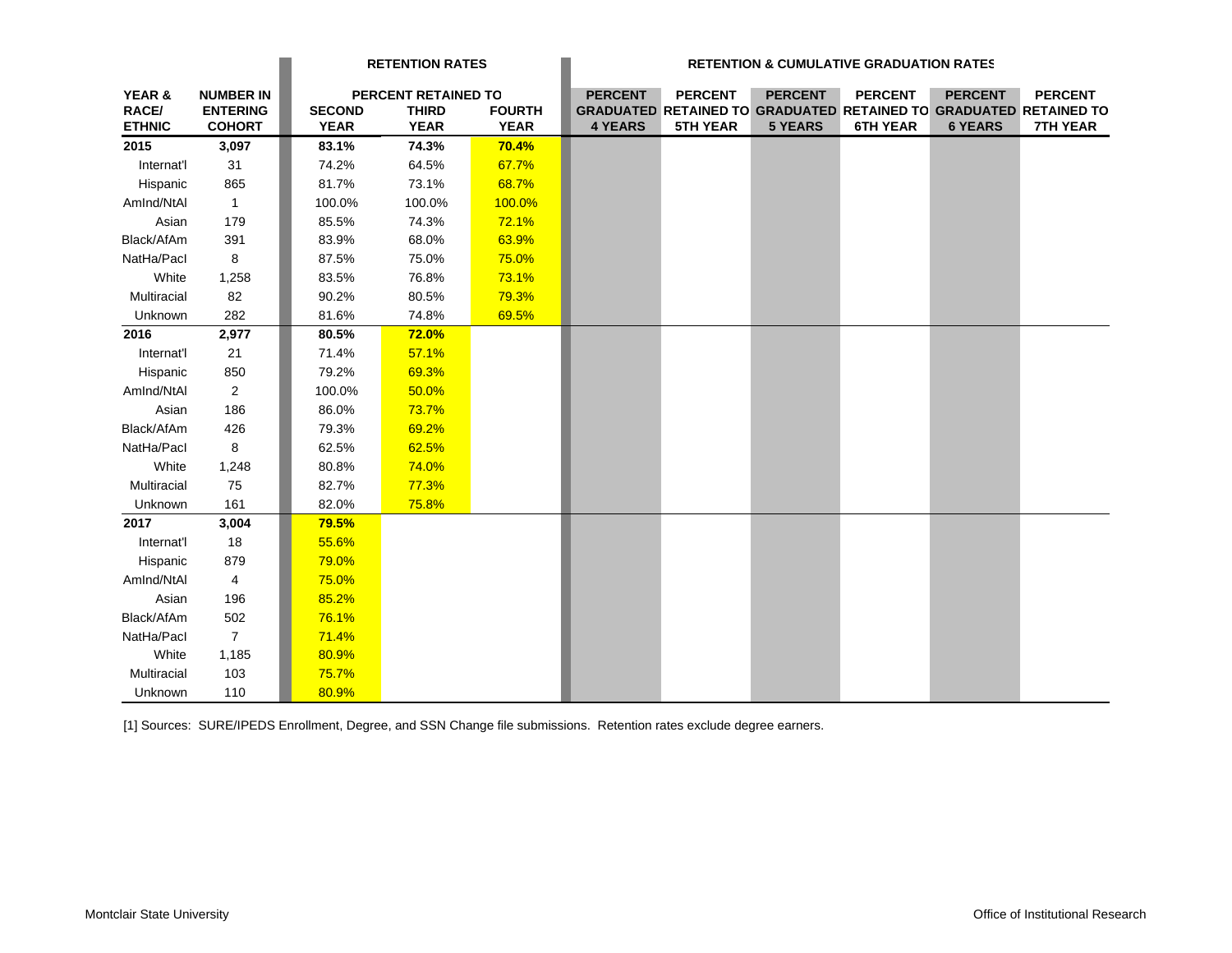## **TABLE 5: RETENTION AND GRADUATION RATES FOR FULL-TIME, FIRST-TIME UNDERGRADUATES BY RACE/ETHNICITY AND SEX, FALL 2012 [1]**

|                                             |                                                      |                              | <b>RETENTION RATES</b>                             |                              |                                  |                                                                                                               |                                  | <b>RETENTION &amp; CUMULATIVE GRADUATION RATES</b> |                                  |                            |
|---------------------------------------------|------------------------------------------------------|------------------------------|----------------------------------------------------|------------------------------|----------------------------------|---------------------------------------------------------------------------------------------------------------|----------------------------------|----------------------------------------------------|----------------------------------|----------------------------|
| <b>YEAR &amp;</b><br>RACE/<br><b>ETHNIC</b> | <b>NUMBER IN</b><br><b>ENTERING</b><br><b>COHORT</b> | <b>SECOND</b><br><b>YEAR</b> | PERCENT RETAINED TO<br><b>THIRD</b><br><b>YEAR</b> | <b>FOURTH</b><br><b>YEAR</b> | <b>PERCENT</b><br><b>4 YEARS</b> | <b>PERCENT</b><br><b>GRADUATED RETAINED TO GRADUATED RETAINED TO GRADUATED RETAINED TO</b><br><b>5TH YEAR</b> | <b>PERCENT</b><br><b>5 YEARS</b> | <b>PERCENT</b><br><b>6TH YEAR</b>                  | <b>PERCENT</b><br><b>6 YEARS</b> | <b>PERCENT</b><br>7TH YEAR |
| 2012                                        |                                                      |                              |                                                    |                              |                                  |                                                                                                               |                                  |                                                    | 71.4%                            |                            |
| Internat'l                                  | 2,201<br>21                                          | 86.1%<br>66.7%               | 77.8%<br>66.7%                                     | 75.0%<br>57.1%               | 47.1%<br>33.3%                   | 27.0%<br>28.6%                                                                                                | 67.8%<br>52.4%                   | 5.3%<br>14.3%                                      | 52.4%                            | 1.5%<br>0.0%               |
| Female                                      | 13                                                   | 69.2%                        |                                                    |                              |                                  |                                                                                                               | 53.8%                            |                                                    |                                  |                            |
| Male                                        | 8                                                    | 62.5%                        | 76.9%<br>50.0%                                     | 61.5%<br>50.0%               | 23.1%<br>50.0%                   | 38.5%<br>12.5%                                                                                                | 50.0%                            | 15.4%<br>12.5%                                     | 53.8%<br>50.0%                   | 0.0%<br>0.0%               |
|                                             |                                                      |                              |                                                    |                              |                                  |                                                                                                               |                                  |                                                    |                                  |                            |
| Hispanic                                    | 487                                                  | 89.9%                        | 83.6%                                              | 79.5%                        | 46.0%                            | 32.0%                                                                                                         | 68.2%                            | 7.0%                                               | 73.5%                            | 1.8%                       |
| Female                                      | 334                                                  | 91.3%                        | 85.0%                                              | 81.1%                        | 50.6%                            | 29.0%                                                                                                         | 71.6%                            | 4.8%                                               | 75.1%                            | 1.5%                       |
| Male                                        | 153                                                  | 86.9%                        | 80.4%                                              | 75.8%                        | 35.9%                            | 38.6%                                                                                                         | 60.8%                            | 11.8%                                              | 69.9%                            | 2.6%                       |
| AmInd/NtAI                                  | $\mathbf{1}$                                         | 100.0%                       | $0.0\%$                                            | 0.0%                         | 0.0%                             | 0.0%                                                                                                          | 0.0%                             | $0.0\%$                                            | 0.0%                             | 0.0%                       |
| Female                                      | 0                                                    |                              |                                                    |                              |                                  |                                                                                                               |                                  |                                                    |                                  |                            |
| Male                                        | $\mathbf{1}$                                         | 100.0%                       | 0.0%                                               | 0.0%                         | 0.0%                             | 0.0%                                                                                                          | 0.0%                             | 0.0%                                               | 0.0%                             | 0.0%                       |
| Asian                                       | 113                                                  | 89.4%                        | 81.4%                                              | 79.6%                        | 46.9%                            | 34.5%                                                                                                         | 72.6%                            | 5.3%                                               | 75.2%                            | 1.8%                       |
| Female                                      | 62                                                   | 91.9%                        | 91.9%                                              | 88.7%                        | 56.5%                            | 33.9%                                                                                                         | 83.9%                            | 3.2%                                               | 87.1%                            | 1.6%                       |
| Male                                        | 51                                                   | 86.3%                        | 68.6%                                              | 68.6%                        | 35.3%                            | 35.3%                                                                                                         | 58.8%                            | 7.8%                                               | 60.8%                            | 2.0%                       |
| Black/AfAm                                  | 201                                                  | 83.6%                        | 74.1%                                              | 70.1%                        | 41.8%                            | 26.4%                                                                                                         | 58.7%                            | 6.0%                                               | 62.7%                            | 2.0%                       |
| Female                                      | 141                                                  | 85.8%                        | 75.9%                                              | 72.3%                        | 39.7%                            | 30.5%                                                                                                         | 61.0%                            | 5.7%                                               | 64.5%                            | 2.8%                       |
| Male                                        | 60                                                   | 78.3%                        | 70.0%                                              | 65.0%                        | 46.7%                            | 16.7%                                                                                                         | 53.3%                            | 6.7%                                               | 58.3%                            | 0.0%                       |
| NatHa/Pacl                                  | $\overline{2}$                                       | 100.0%                       | 50.0%                                              | 50.0%                        | 50.0%                            | 0.0%                                                                                                          | 50.0%                            | $0.0\%$                                            | 50.0%                            | 0.0%                       |
| Female                                      | 2                                                    | 100.0%                       | 50.0%                                              | 50.0%                        | 50.0%                            | 0.0%                                                                                                          | 50.0%                            | 0.0%                                               | 50.0%                            | 0.0%                       |
| Male                                        | $\mathbf 0$                                          |                              |                                                    |                              |                                  |                                                                                                               |                                  |                                                    |                                  |                            |
| White                                       | 1,178                                                | 85.5%                        | 76.6%                                              | 74.3%                        | 49.2%                            | 24.2%                                                                                                         | 69.4%                            | 4.2%                                               | 72.6%                            | 0.8%                       |
| Female                                      | 750                                                  | 86.4%                        | 78.0%                                              | 75.6%                        | 54.1%                            | 21.7%                                                                                                         | 72.5%                            | 3.3%                                               | 74.8%                            | 0.7%                       |
| Male                                        | 428                                                  | 83.9%                        | 74.1%                                              | 72.0%                        | 40.7%                            | 28.5%                                                                                                         | 64.0%                            | 5.6%                                               | 68.7%                            | 1.2%                       |
| <b>Multiracial</b>                          | 124                                                  | 83.1%                        | 75.0%                                              | 74.2%                        | 42.7%                            | 30.6%                                                                                                         | 64.5%                            | 7.3%                                               | 67.7%                            | 3.2%                       |
| Female                                      | 85                                                   | 82.4%                        | 71.8%                                              | 71.8%                        | 41.2%                            | 29.4%                                                                                                         | 63.5%                            | 5.9%                                               | 65.9%                            | 3.5%                       |
| Male                                        | 39                                                   | 84.6%                        | 82.1%                                              | 79.5%                        | 46.2%                            | 33.3%                                                                                                         | 66.7%                            | 10.3%                                              | 71.8%                            | 2.6%                       |
| Unknown                                     | 74                                                   | 81.1%                        | 73.0%                                              | 71.6%                        | 47.3%                            | 24.3%                                                                                                         | 67.6%                            | 4.1%                                               | 68.9%                            | 5.4%                       |
| Female                                      | 43                                                   | 81.4%                        | 72.1%                                              | 67.4%                        | 48.8%                            | 20.9%                                                                                                         | 72.1%                            | 2.3%                                               | 72.1%                            | 2.3%                       |
| Male                                        | 31                                                   | 80.6%                        | 74.2%                                              | 77.4%                        | 45.2%                            | 29.0%                                                                                                         | 61.3%                            | 6.5%                                               | 64.5%                            | 9.7%                       |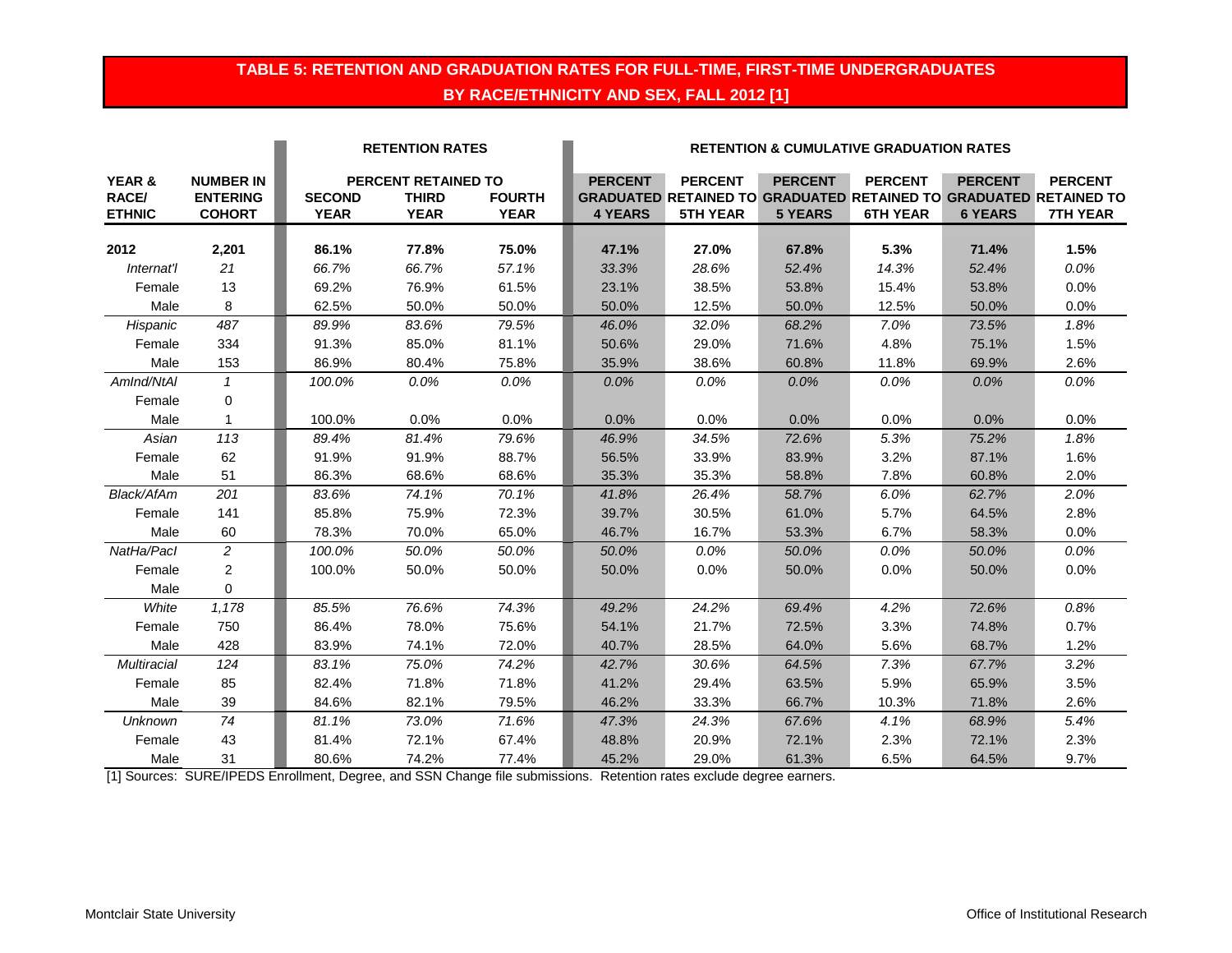### **TABLE 6: LONG-TERM TRENDS IN GRADUATION RATES**

|         |                 |                 |                 |          | <b>Completed Completed</b> |
|---------|-----------------|-----------------|-----------------|----------|----------------------------|
|         |                 |                 |                 | in Fifth | in Sixth                   |
| Cohort  | 4-yr Graduation | 5-yr Graduation | 6-yr Graduation | Year     | Year                       |
| 1991    | 11.1%           | 37.9%           | 49.9%           | 26.8%    | 12.0%                      |
| 1992    | 11.6%           | 39.0%           | 50.8%           | 27.4%    | 11.8%                      |
| 1993    | 13.5%           | 39.4%           | 53.6%           | 25.9%    | 14.2%                      |
| 1994    | 19.4%           | 48.2%           | 56.0%           | 28.8%    | 7.8%                       |
| 1995    | 20.2%           | 48.2%           | 56.0%           | 28.0%    | 7.8%                       |
| 1996    | 20.4%           | 47.4%           | 56.0%           | 27.0%    | 8.6%                       |
| 1997    | 20.0%           | 48.1%           | 55.8%           | 28.1%    | 7.7%                       |
| 1998    | 22.8%           | 50.0%           | 56.8%           | 27.2%    | 6.8%                       |
| 1999    | 23.4%           | 50.4%           | 58.3%           | 27.0%    | 7.9%                       |
| 2000    | 26.5%           | 52.6%           | 59.3%           | 26.1%    | 6.7%                       |
| 2001    | 27.0%           | 54.0%           | 61.2%           | 27.0%    | 7.2%                       |
| 2002    | 27.8%           | 54.3%           | 62.1%           | 26.5%    | 7.8%                       |
| 2003    | 29.5%           | 54.8%           | 61.8%           | 25.3%    | 7.0%                       |
| 2004    | 30.7%           | 55.6%           | 61.9%           | 24.9%    | 6.3%                       |
| 2005    | 34.0%           | 57.4%           | 62.3%           | 23.4%    | 4.9%                       |
| 2006    | 34.8%           | 57.7%           | 63.2%           | 22.9%    | 5.5%                       |
| 2007    | 34.4%           | 57.9%           | 63.4%           | 23.5%    | 5.5%                       |
| 2008    | 36.2%           | 58.9%           | 63.8%           | 22.7%    | 4.9%                       |
| 2009    | 36.0%           | 60.0%           | 65.6%           | 24.0%    | 5.6%                       |
| 2010    | 39.2%           | 60.9%           | 65.2%           | 21.7%    | 4.3%                       |
| 2011    | 42.3%           | 62.0%           | 65.3%           | 19.7%    | 3.3%                       |
| 2012    | 47.1%           | 67.8%           | 71.4%           | 20.7%    | 3.6%                       |
| 2013    | 44.6%           | 62.6%           |                 | 18.0%    |                            |
| 2014    | 44.9%           |                 |                 |          |                            |
| Average | 29.1%           | 53.3%           | 60.0%           | 26.0%    | 7.1%                       |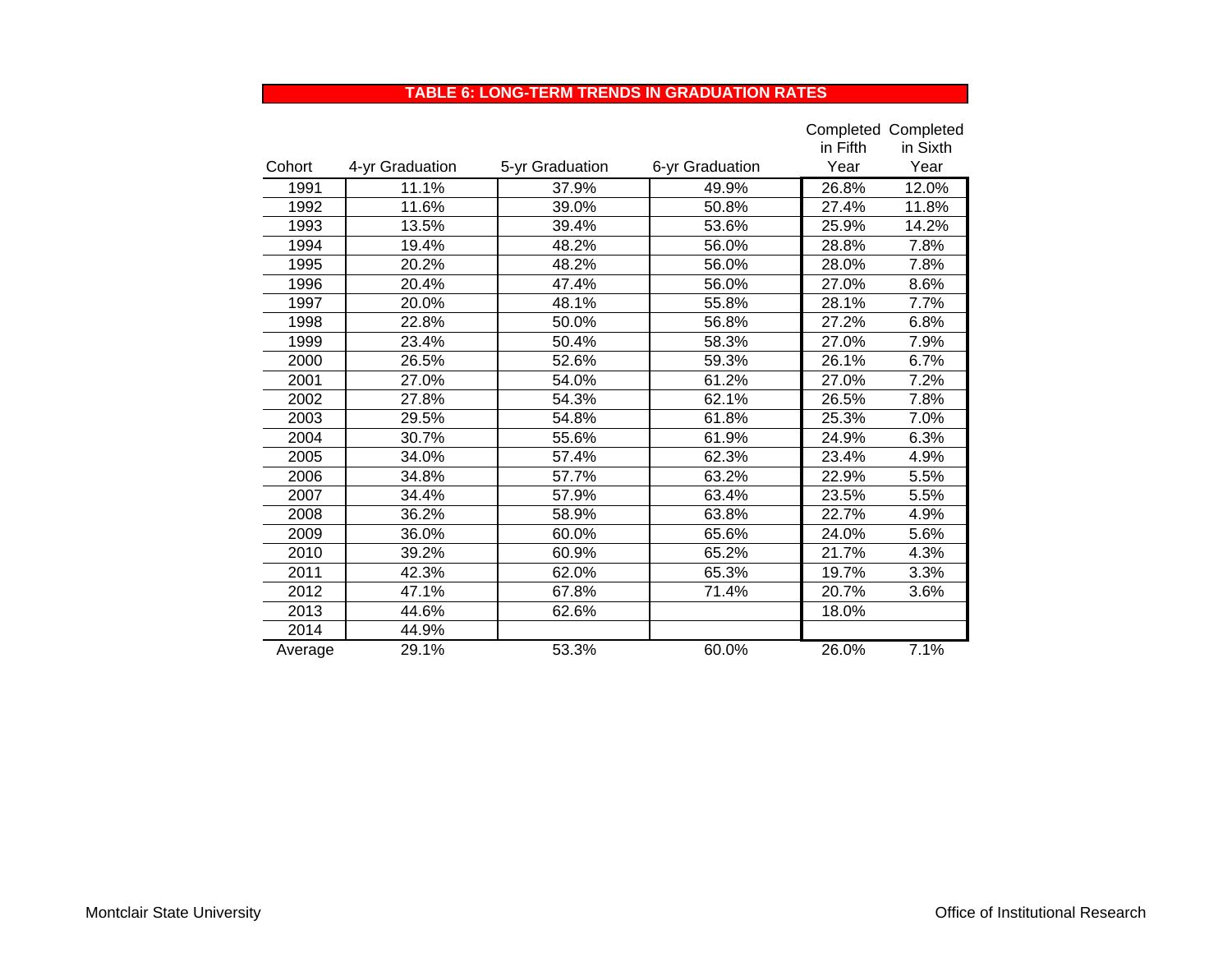**CHART 1: GRADUATION RATES FOR COHORTS OF FULL-TIME, FIRST-TIME FRESHMEN** 80%71.4%70% 65.3% 65.6% 65.2% $62.1\%$   $61.8\%$   $61.9\%$   $62.3\%$   $63.2\%$   $63.4\%$   $63.8\%$ 67.8%61.2%N 59.3% 58.3%**Cumulative Percent of Cohort Graduated** 60%**Cumulative Percent of Cohort Graduated** 56.8% 62.6% $\overline{57.7\%}$  57.9% 58.9% 60.0% 60.9% 62.0% 56.0% 56.0% 56.0% 55.8%53.6%57.4% 50.8%  $\overline{54.3\%}$  54.8% 55.6% 49.9%54.0%50%52.6%47.1%<del>A</del> 50.4% 44.9% 50.0%44.6%48.2% 48.2% 48.1% 47.4%42.3%39.2%40% 36.2% 36.0% 34.8% 34.4% 39.0% 39.4% 34.0%37.9%29.5% 30.7% 26.5% 27.0% 27.8% 30% 22.8% 23.4% 20.2% 20.4% 20.0% 19.4%20%13.5% 11.6% 11.1%10%0%2014 1991 1992 1993 1994 1995 1996 1997 1998 1999 2000 2001 2002 2003 2004 2005 2006 2007 2008 2009 2010 2011 2012 2013 2014→▲→4-yr Graduation 6-yr Graduation 5-yr Graduation 5-yr Graduation 6-yr Graduation 6-yr Graduation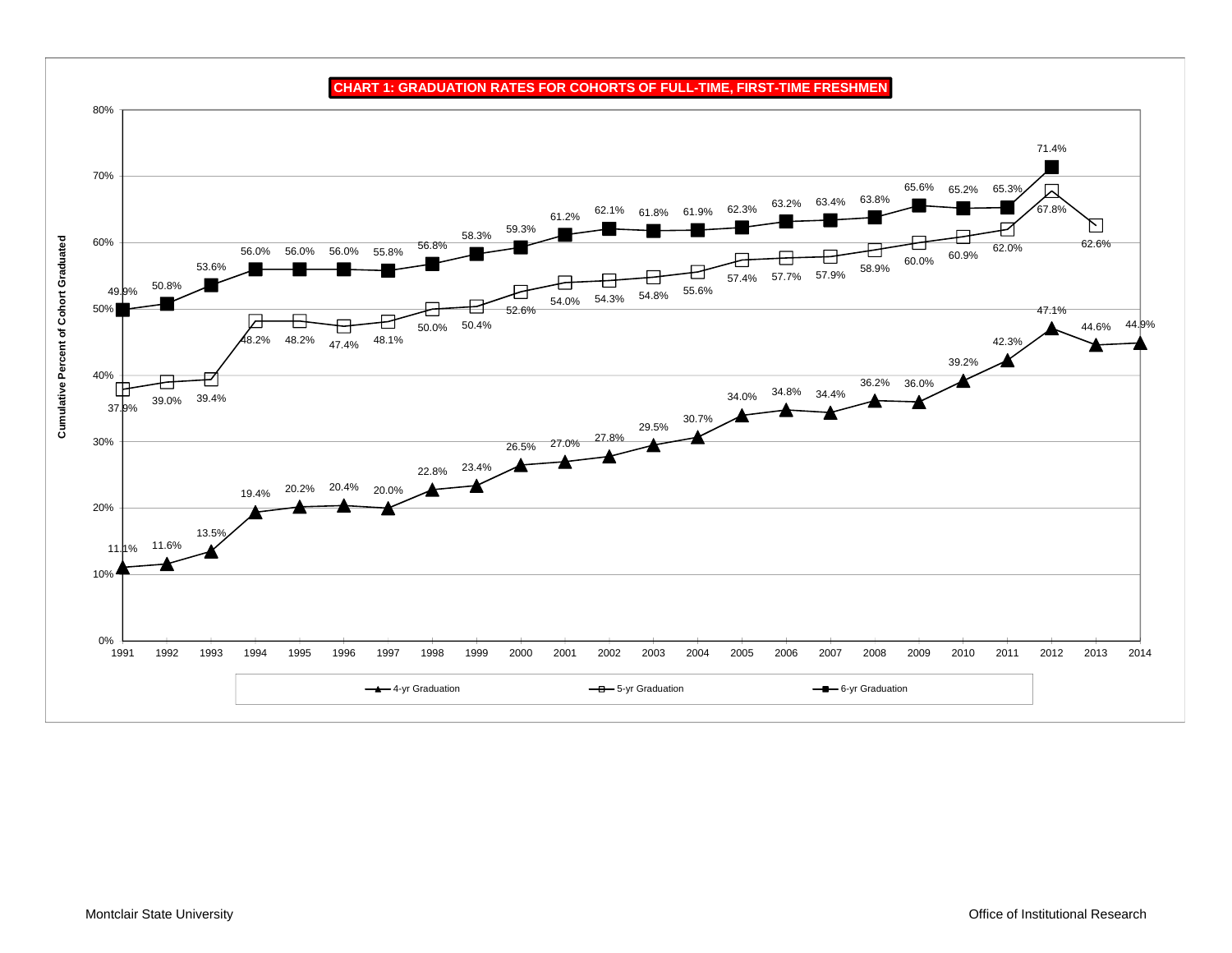|         | <b>First Semester</b> |                  |                  |                  | First Semester First Year Second Year Third Year |           |           |           |
|---------|-----------------------|------------------|------------------|------------------|--------------------------------------------------|-----------|-----------|-----------|
| Cohort  | Retention             | 1-Year Retention | 2-Year Retention | 3-Year Retention | Attrition                                        | Attrition | Attrition | Attrition |
| 1991    | <b>No</b>             | 83.8%            | 71.7%            | 66.5%            | <b>No</b>                                        | 16.2%     | 12.0%     | 5.3%      |
| 1992    | <b>Spring</b>         | 83.2%            | 71.5%            | 68.2%            | <b>Spring</b>                                    | 16.8%     | 11.7%     | 3.3%      |
| 1993    | <b>IPEDS</b>          | 84.2%            | 74.9%            | 68.3%            | <b>IPEDS</b>                                     | 15.8%     | 9.3%      | 6.6%      |
| 1994    | <b>Data</b>           | 83.6%            | 74.5%            | 69.4%            | <b>Data</b>                                      | 16.4%     | 9.1%      | 5.1%      |
| 1995    |                       | 85.3%            | 74.5%            | 68.2%            |                                                  | 14.7%     | 10.8%     | 6.3%      |
| 1996    | 94.4%                 | 83.8%            | 74.7%            | 70.8%            | 5.6%                                             | 16.2%     | 9.1%      | 3.9%      |
| 1997    | 95.1%                 | 83.9%            | 73.2%            | 67.6%            | 4.9%                                             | 16.1%     | 10.7%     | 5.6%      |
| 1998    | 94.0%                 | 82.0%            | 73.3%            | 67.8%            | 6.0%                                             | 18.0%     | 8.7%      | 5.5%      |
| 1999    | 95.1%                 | 83.4%            | 73.3%            | 69.8%            | 4.9%                                             | 16.6%     | 10.1%     | 3.5%      |
| 2000    | 94.6%                 | 82.6%            | 72.7%            | 68.5%            | 5.4%                                             | 17.4%     | 9.9%      | 4.2%      |
| 2001    | 94.6%                 | 85.0%            | 75.5%            | 70.9%            | 5.4%                                             | 15.0%     | 9.5%      | 4.6%      |
| 2002    | 94.2%                 | 81.9%            | 74.1%            | 69.1%            | 5.8%                                             | 18.1%     | 7.8%      | 5.0%      |
| 2003    | 93.5%                 | 84.9%            | 73.5%            | 68.1%            | 6.5%                                             | 15.1%     | 11.4%     | 5.4%      |
| 2004    | 94.0%                 | 82.4%            | 71.4%            | 67.5%            | 6.0%                                             | 17.6%     | 11.0%     | 3.9%      |
| 2005    | 94.7%                 | 81.3%            | 71.9%            | 68.1%            | 5.3%                                             | 18.7%     | 9.4%      | 3.8%      |
| 2006    | 93.4%                 | 81.7%            | 73.6%            | 70.1%            | 6.6%                                             | 18.3%     | 8.1%      | 3.5%      |
| 2007    | 94.0%                 | 81.9%            | 73.7%            | 69.9%            | 6.0%                                             | 18.1%     | 8.2%      | 3.8%      |
| 2008    | 94.5%                 | 83.0%            | 75.6%            | 70.6%            | 5.5%                                             | 17.0%     | 7.4%      | 5.0%      |
| 2009    | 94.4%                 | 81.2%            | 73.3%            | 70.0%            | 5.6%                                             | 18.8%     | 7.9%      | 3.3%      |
| 2010    | 93.8%                 | 81.8%            | 73.9%            | 69.8%            | 6.2%                                             | 18.2%     | 7.9%      | 4.1%      |
| 2011    | 93.6%                 | 81.6%            | 72.5%            | 69.3%            | 6.4%                                             | 18.4%     | 9.1%      | 3.2%      |
| 2012    | 95.5%                 | 86.1%            | 77.8%            | 75.0%            | 4.5%                                             | 13.9%     | 8.3%      | 2.8%      |
| 2013    | 95.4%                 | 81.4%            | 73.0%            | 70.3%            | 4.6%                                             | 18.6%     | 8.4%      | 2.7%      |
| 2014    | 94.1%                 | 83.2%            | 76.3%            | 72.6%            | 5.9%                                             | 16.8%     | 6.9%      | 3.7%      |
| 2015    | 92.3%                 | 83.1%            | 74.3%            | 70.4%            | 7.7%                                             | 16.9%     | 8.8%      | 3.9%      |
| 2016    | 91.8%                 | 80.5%            | 72.0%            |                  | 8.2%                                             | 19.5%     | 8.5%      |           |
| 2017    | 91.4%                 | 79.5%            |                  |                  | 8.6%                                             | 20.5%     |           |           |
| 2018    | 90.2%                 |                  |                  |                  | 9.8%                                             |           |           |           |
| Average | 93.9%                 | 83.1%            | 73.8%            | 69.5%            | 6.1%                                             | 16.9%     | 9.3%      | 4.4%      |

## **TABLE 7: LONG-TERM TRENDS IN RETENTION AND ATTRITION**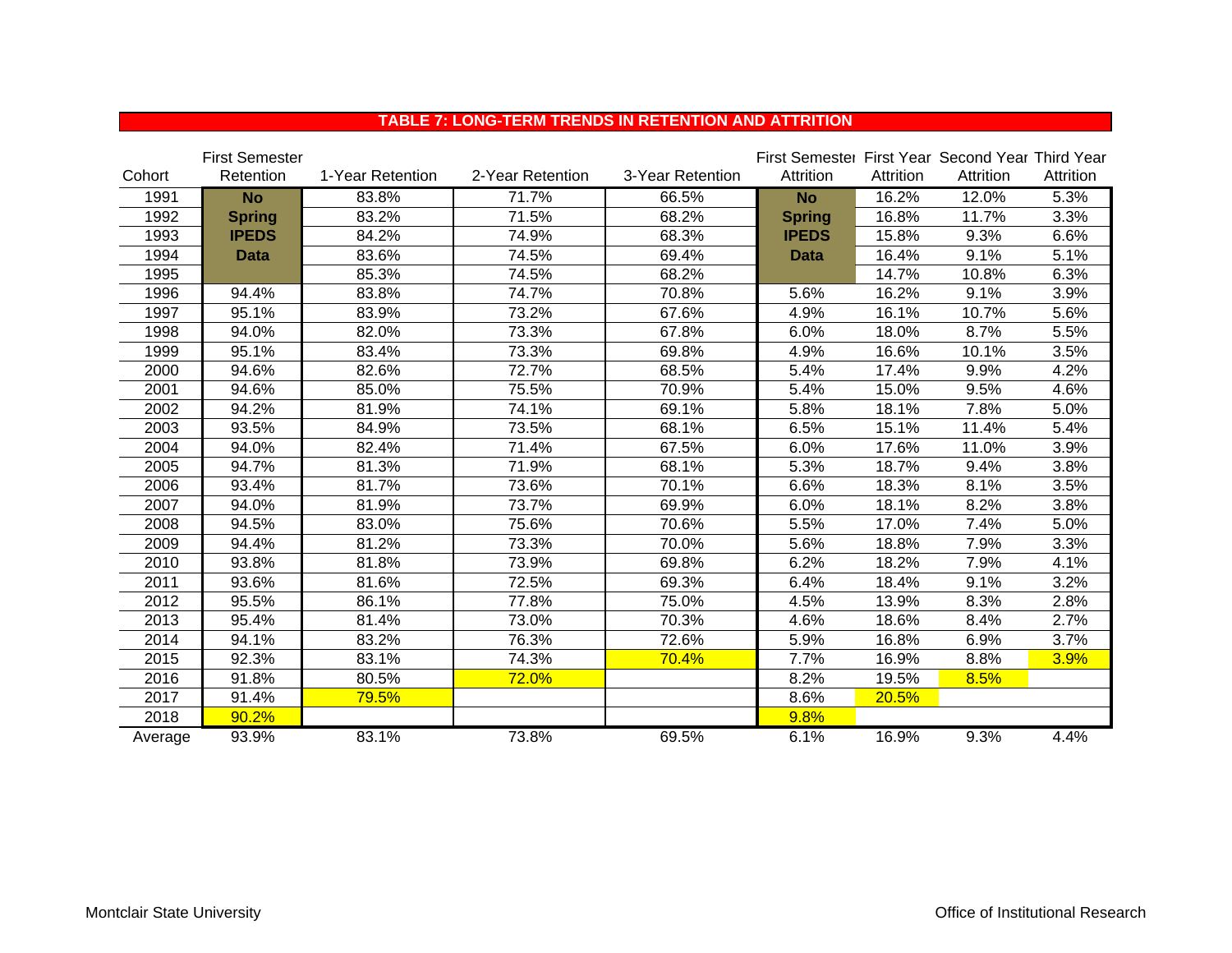90%86.1%85.3%85.0%84.9% $85\%_{3.8\%}$ 84.2% 83.8% 83.9% 83.6%83.4%83.2%83.0%83.2% 83.1% 82.6%82.4% 81.9% 82.0%81.8%81.9%81.7%81. 81.3%81.4%81.2% $0.5%$ **Percent of Cohort Retained Percent of Cohort Retained** 79.5%80%77.8% ╔ 76.3%75.6%75.5%74.9% "⊵ 74.5% 74.5% 74.7%  $1.3%$ 75%74.1%73.9%73.6% 73.7% 73.5%73.3%73.2% 73.3% 73.3% 75.0%73.0%72. 72.5%72.0%71.9%71.  $\frac{71.5%}{6}$ 71.4%⇱ 72.6%70%70.9%70.8%70.6%70.4%70.3%70.1% 69.9%70.0% 69.8% 69.8%69.4%69.3%69.1%68.5%68.2%68.2% 68.3% 68.1%68.1%67.6% <sup>67.8%</sup> 67.5%66.5%65%1991 1992 1993 1994 1995 1996 1997 1998 1999 2000 2001 2002 2003 2004 2005 2006 2007 2008 2009 2010 2011 2012 2013 2014 2015 2016 2017 **1-Year Retention** - <del>B</del> 2-Year Retention 3-Year Retention

**CHART 2: RETENTION RATES FOR COHORTS OF FULL-TIME, FIRST-TIME FRESHMEN**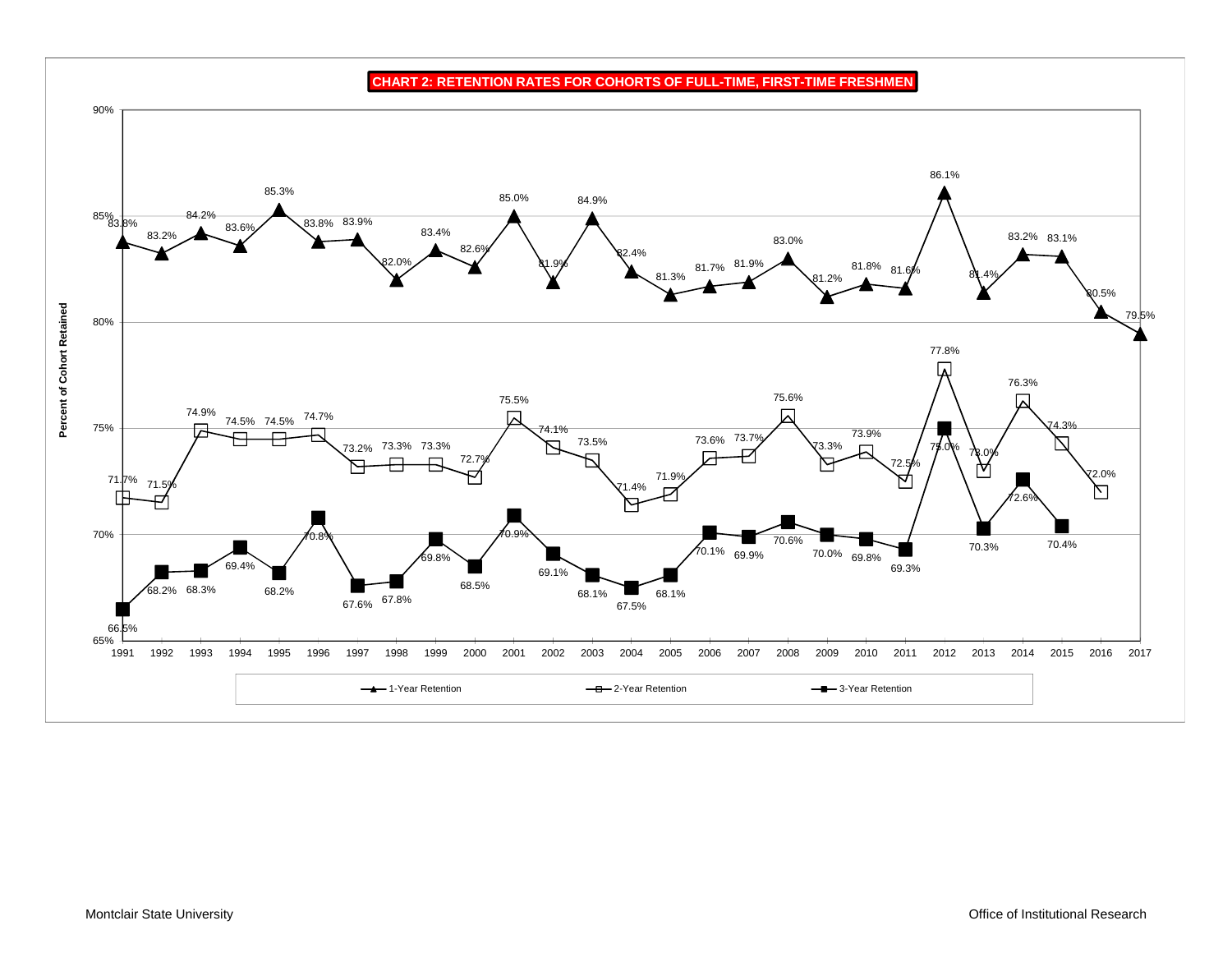|         |                                      |                                   |                                  | <b>TABLE 8: 200% GRADUATION RATES</b> |                                    |                                 |                                |
|---------|--------------------------------------|-----------------------------------|----------------------------------|---------------------------------------|------------------------------------|---------------------------------|--------------------------------|
| Cohort  | Four-year<br>Graduation<br>$(100\%)$ | Five-year<br>Graduation<br>(125%) | Six-year<br>Graduation<br>(150%) | Seven-year<br>Graduation<br>(175%)    | Eight-year<br>Graduation<br>(200%) | Completed<br>in Seventh<br>Year | Completed<br>in Eighth<br>Year |
| 1998    | 22.8%                                | 50.0%                             | 56.8%                            | 59.5%                                 | 60.7%                              | 2.7%                            | 1.2%                           |
| 1999    | 23.4%                                | 50.4%                             | 58.3%                            | 61.5%                                 | 62.3%                              | 3.2%                            | 0.8%                           |
| 2000    | 26.5%                                | 52.6%                             | 59.3%                            | 61.0%                                 | 62.5%                              | 1.7%                            | 1.5%                           |
| 2001    | 27.0%                                | 54.0%                             | 61.2%                            | 63.8%                                 | 64.8%                              | 2.6%                            | 1.0%                           |
| 2002    | 27.8%                                | 54.3%                             | 62.1%                            | 63.9%                                 | 64.6%                              | 1.8%                            | 0.6%                           |
| 2003    | 29.5%                                | 54.8%                             | 61.8%                            | 63.4%                                 | 64.4%                              | 1.6%                            | 1.0%                           |
| 2004    | 30.7%                                | 55.6%                             | 61.9%                            | 63.8%                                 | 64.8%                              | 1.9%                            | 1.0%                           |
| 2005    | 34.0%                                | 57.4%                             | 62.3%                            | 63.8%                                 | 64.5%                              | 1.5%                            | 0.7%                           |
| 2006    | 34.8%                                | 57.7%                             | 63.2%                            | 64.7%                                 | 65.6%                              | 1.5%                            | 0.8%                           |
| 2007    | 34.4%                                | 57.9%                             | 63.4%                            | 65.6%                                 | 66.2%                              | 2.2%                            | 0.6%                           |
| 2008    | 36.2%                                | 58.9%                             | 63.8%                            | 65.5%                                 | 66.7%                              | 1.7%                            | 1.2%                           |
| 2009    | 36.0%                                | 60.0%                             | 65.6%                            | 66.9%                                 | 67.3%                              | 1.3%                            | 0.4%                           |
| 2010    | 39.2%                                | 60.9%                             | 65.2%                            | 66.6%                                 | 67.0%                              | 1.4%                            | 0.4%                           |
| Average | 30.9%                                | 55.7%                             | 61.9%                            | 63.9%                                 | 64.7%                              | 1.9%                            | 0.9%                           |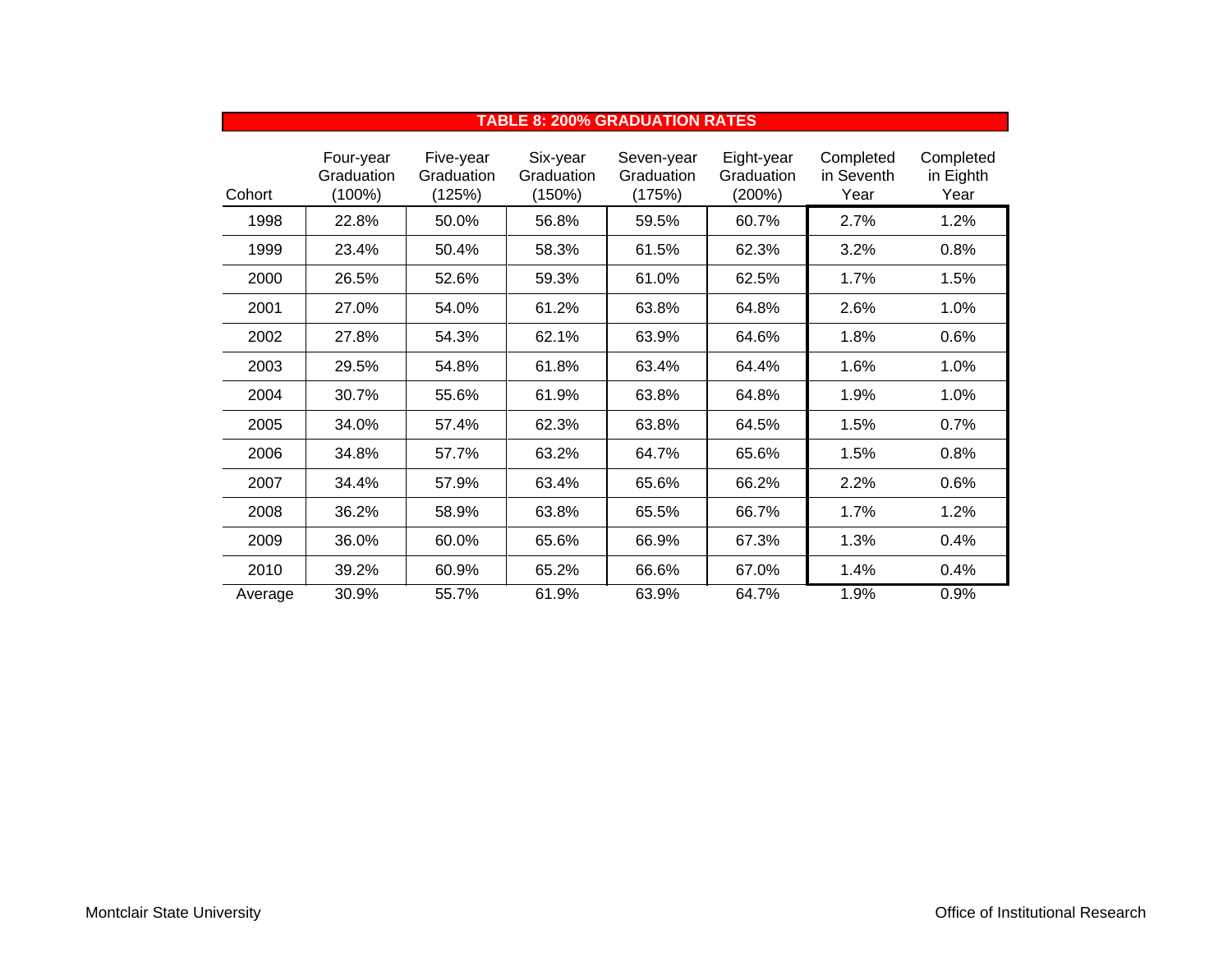## **TABLE 9: RETENTION AND GRADUATION RATES FOR THE FULL-TIME, FIRST-TIME FRESHMAN COHORT ENTERING IN FALL 2012, BY SAT SCORES [1]**

|                                                 |                                                      |                              | <b>RETENTION RATES</b>                             |                              |                                                | <b>CUMULATIVE GRADUATION RATES</b>                   |                                                      |
|-------------------------------------------------|------------------------------------------------------|------------------------------|----------------------------------------------------|------------------------------|------------------------------------------------|------------------------------------------------------|------------------------------------------------------|
| <b>YEAR &amp;</b><br><b>SAT</b><br><b>RANGE</b> | <b>NUMBER IN</b><br><b>ENTERING</b><br><b>COHORT</b> | <b>SECOND</b><br><b>YEAR</b> | PERCENT RETAINED TO<br><b>THIRD</b><br><b>YEAR</b> | <b>FOURTH</b><br><b>YEAR</b> | <b>PERCENT</b><br><b>GRADUATED</b><br>≤4 YEARS | <b>PERCENT</b><br><b>GRADUATED</b><br><b>5 YEARS</b> | <b>PERCENT</b><br><b>GRADUATED</b><br><b>6 YEARS</b> |
| 2012                                            | 2,201                                                | 86.1%                        | 77.8%                                              | 75.0%                        | 47.1%                                          | 67.8%                                                | 71.4%                                                |
| Math                                            |                                                      |                              |                                                    |                              |                                                |                                                      |                                                      |
| 700-800                                         | 15                                                   | 93.3%                        | 73.3%                                              | 73.3%                        | 53.3%                                          | 66.7%                                                | 73.3%                                                |
| 600-690                                         | 199                                                  | 89.4%                        | 78.4%                                              | 77.4%                        | 50.3%                                          | 67.3%                                                | 71.9%                                                |
| 500-590                                         | 885                                                  | 85.3%                        | 77.5%                                              | 74.7%                        | 47.7%                                          | 69.7%                                                | 72.1%                                                |
| 400-490                                         | 920                                                  | 86.4%                        | 78.8%                                              | 76.0%                        | 47.3%                                          | 67.8%                                                | 71.8%                                                |
| 300-390                                         | 104                                                  | 88.5%                        | 79.8%                                              | 74.0%                        | 42.3%                                          | 62.5%                                                | 68.3%                                                |
| 200-290                                         | $\mathbf{1}$                                         | 100.0%                       | 100.0%                                             | 100.0%                       | 100.0%                                         | 100.0%                                               | 100.0%                                               |
| Missing                                         | 77                                                   | 76.6%                        | 64.9%                                              | 62.3%                        | 35.1%                                          | 53.2%                                                | 59.7%                                                |
| <b>Critical Reading</b>                         |                                                      |                              |                                                    |                              |                                                |                                                      |                                                      |
| 700-800                                         | 16                                                   | 93.8%                        | 93.8%                                              | 87.5%                        | 56.3%                                          | 68.8%                                                | 75.0%                                                |
| 600-690                                         | 156                                                  | 92.9%                        | 84.0%                                              | 80.8%                        | 55.1%                                          | 70.5%                                                | 75.6%                                                |
| 500-590                                         | 722                                                  | 84.6%                        | 77.0%                                              | 75.2%                        | 47.6%                                          | 69.3%                                                | 72.4%                                                |
| 400-490                                         | 1,037                                                | 85.7%                        | 78.1%                                              | 74.4%                        | 47.5%                                          | 67.8%                                                | 71.3%                                                |
| 300-390                                         | 191                                                  | 91.1%                        | 78.0%                                              | 77.0%                        | 40.8%                                          | 66.5%                                                | 69.1%                                                |
| 200-290                                         | $\overline{2}$                                       | 50.0%                        | 50.0%                                              | 50.0%                        | 0.0%                                           | 0.0%                                                 | 50.0%                                                |
| Missing                                         | 77                                                   | 76.6%                        | 64.9%                                              | 62.3%                        | 35.1%                                          | 53.2%                                                | 59.7%                                                |
| Writing                                         |                                                      |                              |                                                    |                              |                                                |                                                      |                                                      |
| 700-800                                         | 22                                                   | 95.5%                        | 86.4%                                              | 81.8%                        | 72.7%                                          | 86.4%                                                | 86.4%                                                |
| 600-690                                         | 176                                                  | 87.5%                        | 79.0%                                              | 75.0%                        | 55.1%                                          | 69.9%                                                | 72.7%                                                |
| 500-590                                         | 821                                                  | 87.5%                        | 78.7%                                              | 75.9%                        | 49.6%                                          | 69.1%                                                | 72.5%                                                |
| 400-490                                         | 953                                                  | 85.8%                        | 78.8%                                              | 76.1%                        | 45.3%                                          | 68.9%                                                | 72.6%                                                |
| 300-390                                         | 146                                                  | 81.5%                        | 70.5%                                              | 69.2%                        | 38.4%                                          | 56.8%                                                | 60.3%                                                |
| 200-290                                         | 5                                                    | 80.0%                        | 80.0%                                              | 80.0%                        | 40.0%                                          | 40.0%                                                | 60.0%                                                |
| Missing                                         | 78                                                   | 76.9%                        | 64.1%                                              | 61.5%                        | 34.6%                                          | 52.6%                                                | 59.0%                                                |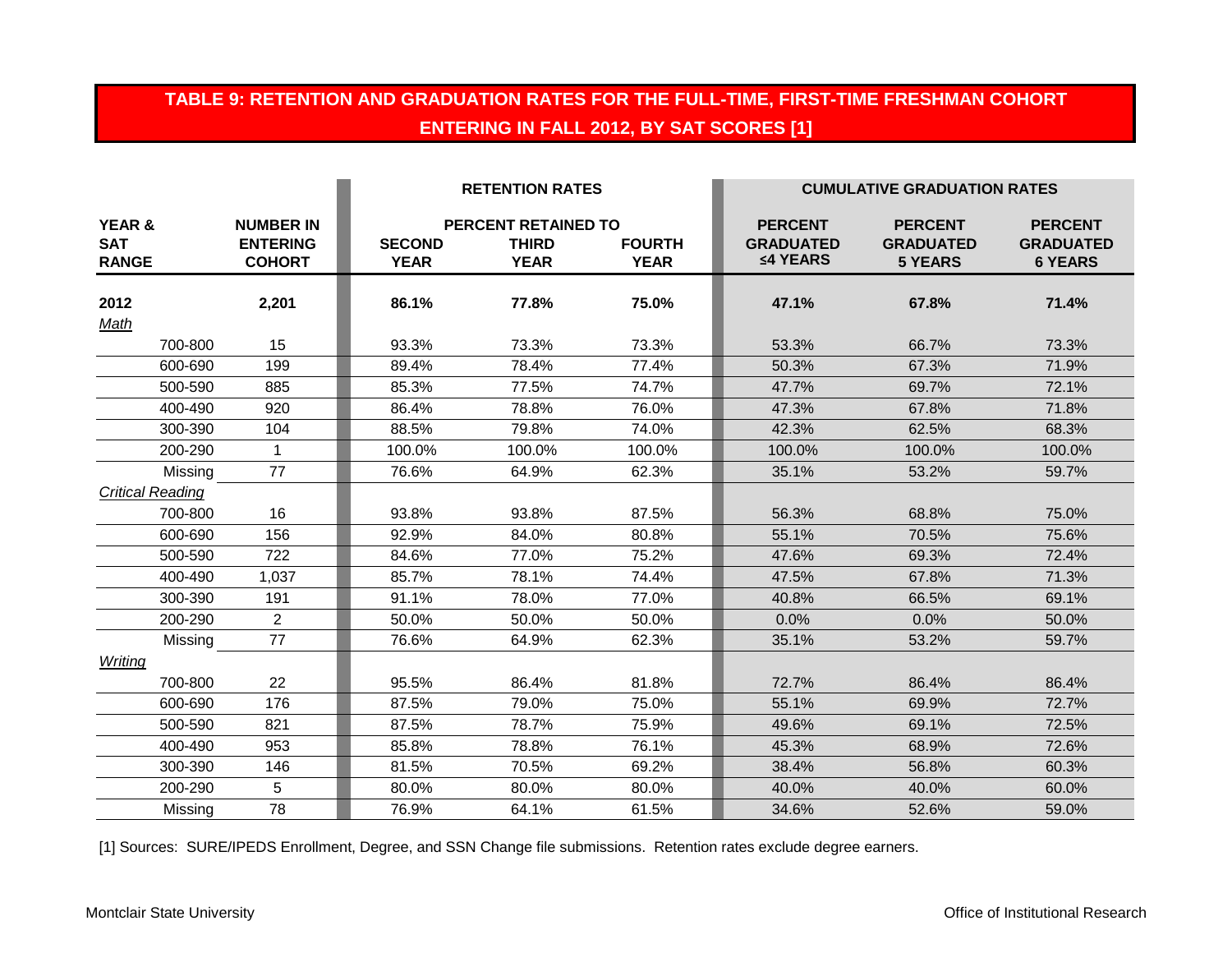## **TABLE 10: MEANS COMPARISONS: COMPLETERS VS. NON-COMPLETERS, FALL 2012 COHOR T**

| 2012 Entering First-time Cohort |            | Means          |                   | Statistical  |
|---------------------------------|------------|----------------|-------------------|--------------|
| <b>Academic Measures</b>        | Completers | Non-Completers | <b>Difference</b> | Significance |
| <b>SAT-Mathematics</b>          | 503        | 501            |                   |              |
| SAT-Verbal                      | 487        | 483<br>        |                   |              |
| SAT-Combined (2 tests)          | 990        | 984            | 6                 |              |
| <b>SAT-Written</b>              | 499        | 490            | 9                 | $***$        |
| SAT-Combined (3 tests)          | 1489       | 1474           | 15                |              |
| <b>High School GPA</b>          | 3.28       | 3.16           | 0.12              | $***$        |
| <b>High School Rank</b>         | 70         | 65             | 5                 | $***$        |

\* T-tests: group means; 2-tailed, equal variance assumed, p≤0.05

\*\* T-tests: group means; 2-tailed, equal variance assumed, p≤0.01

\*\*\* T-tests: group means; 2-tailed, equal variance assumed, p≤0.001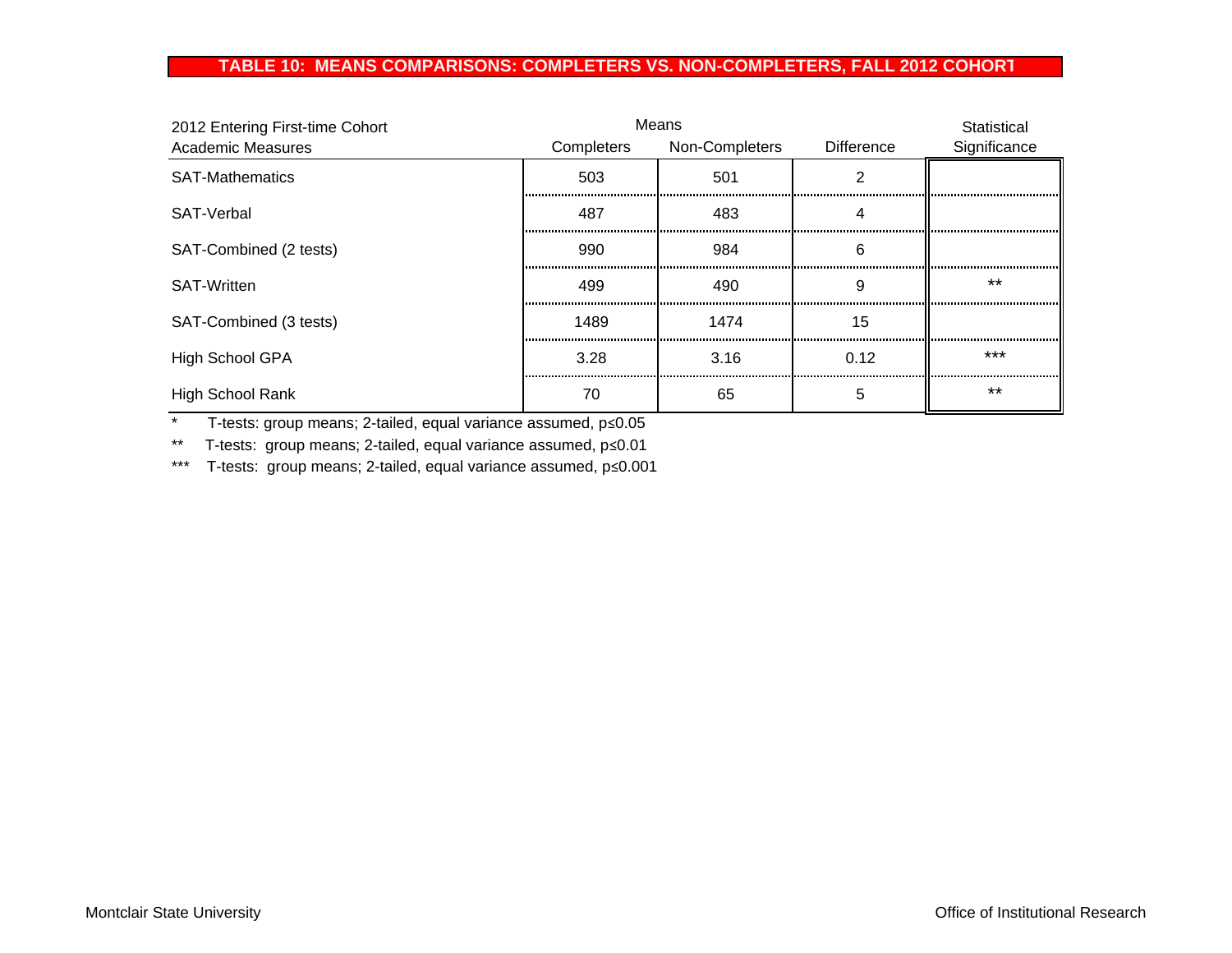## **TABLE 11: SIX-YEAR GRADUATION RATES FOR FULL-TIME, FIRST-TIME UNDERGRADUATE COHORTS FOR STUDENTS RECEIVING FEDERAL AND STATE TUITION GRANTS, FALL 2008 TO FALL 2012**

|                                       | <b>NUMBER IN</b> | <b>NUMBER</b>                                                                                                                                                                                                                                                                                                                                                                                                                            | <b>PERCENT</b>   |                   |  |  |
|---------------------------------------|------------------|------------------------------------------------------------------------------------------------------------------------------------------------------------------------------------------------------------------------------------------------------------------------------------------------------------------------------------------------------------------------------------------------------------------------------------------|------------------|-------------------|--|--|
| <b>FEDERAL PELL GRANT</b>             | <b>ENTERING</b>  | <b>GRADUATED</b>                                                                                                                                                                                                                                                                                                                                                                                                                         | <b>GRADUATED</b> |                   |  |  |
| <b>AWARD STATUS</b>                   | <b>COHORT</b>    | <b>IN 6 YEARS</b>                                                                                                                                                                                                                                                                                                                                                                                                                        | <b>6 YEARS</b>   | <b>Difference</b> |  |  |
| 2008                                  | 2,257            | 1,440                                                                                                                                                                                                                                                                                                                                                                                                                                    | 63.8%            |                   |  |  |
| <b>Received Federal PELL Grant</b>    | 613              | 375                                                                                                                                                                                                                                                                                                                                                                                                                                      | 61.2%            |                   |  |  |
| Did Not Receive Federal PELL Grant    | 1,644            | 1,065                                                                                                                                                                                                                                                                                                                                                                                                                                    | 64.8%            | (3.61)            |  |  |
| 2009                                  | 2,100            | 1,377                                                                                                                                                                                                                                                                                                                                                                                                                                    | 65.6%            |                   |  |  |
| <b>Received Federal PELL Grant</b>    | 701              | 439                                                                                                                                                                                                                                                                                                                                                                                                                                      | 62.6%            |                   |  |  |
| Did Not Receive Federal PELL Grant    | 1,399            | 938                                                                                                                                                                                                                                                                                                                                                                                                                                      | 67.0%            | (4.42)            |  |  |
| 2010                                  | 2,169            | 1,415                                                                                                                                                                                                                                                                                                                                                                                                                                    | 65.2%            |                   |  |  |
| <b>Received Federal PELL Grant</b>    | 803              | 505                                                                                                                                                                                                                                                                                                                                                                                                                                      | 62.9%            |                   |  |  |
| Did Not Receive Federal PELL Grant    | 1,366            | 910                                                                                                                                                                                                                                                                                                                                                                                                                                      | 66.6%            | (3.73)            |  |  |
| 2011                                  | 2,336            | 1,526                                                                                                                                                                                                                                                                                                                                                                                                                                    | 65.3%            |                   |  |  |
| <b>Received Federal PELL Grant</b>    | 939              | 593                                                                                                                                                                                                                                                                                                                                                                                                                                      | 63.2%            |                   |  |  |
| Did Not Receive Federal PELL Grant    | 1,397            | 933                                                                                                                                                                                                                                                                                                                                                                                                                                      | 66.8%            | (3.63)            |  |  |
| 2012                                  | 2,201            | 1,571                                                                                                                                                                                                                                                                                                                                                                                                                                    | 71.4%            |                   |  |  |
| <b>Received Federal PELL Grant</b>    | 891              | 615                                                                                                                                                                                                                                                                                                                                                                                                                                      | 69.0%            |                   |  |  |
| Did Not Receive Federal PELL Grant    | 1,310            | 956                                                                                                                                                                                                                                                                                                                                                                                                                                      | 73.0%            | (3.95)            |  |  |
|                                       |                  | <b>CUMULATIVE SIX-YEAR GRADUATION RATE</b><br><b>CUMULATIVE SIX-YEAR GRADUATION RATE</b><br><b>NUMBER</b><br><b>PERCENT</b><br><b>GRADUATED</b><br><b>GRADUATED</b><br><b>IN 6 YEARS</b><br><b>6 YEARS</b><br>1,440<br>63.8%<br>397<br>63.2%<br>64.0%<br>1,043<br>65.6%<br>1,377<br>410<br>64.0%<br>967<br>66.3%<br>65.2%<br>1,415<br>64.1%<br>428<br>987<br>65.8%<br>65.3%<br>1,526<br>65.2%<br>474<br>1,052<br>65.4%<br>1,571<br>71.4% |                  |                   |  |  |
| <b>STATE OF NEW JERSEY</b>            | <b>NUMBER IN</b> |                                                                                                                                                                                                                                                                                                                                                                                                                                          |                  |                   |  |  |
| <b>TUITION ASSISTANCE GRANT (TAG)</b> | <b>ENTERING</b>  |                                                                                                                                                                                                                                                                                                                                                                                                                                          |                  |                   |  |  |
|                                       |                  |                                                                                                                                                                                                                                                                                                                                                                                                                                          |                  |                   |  |  |
|                                       |                  |                                                                                                                                                                                                                                                                                                                                                                                                                                          |                  |                   |  |  |
| <b>AWARD STATUS</b>                   | <b>COHORT</b>    |                                                                                                                                                                                                                                                                                                                                                                                                                                          |                  | Difference        |  |  |
| 2008                                  | 2,257            |                                                                                                                                                                                                                                                                                                                                                                                                                                          |                  |                   |  |  |
| Received NJ TAG Grant                 | 628              |                                                                                                                                                                                                                                                                                                                                                                                                                                          |                  |                   |  |  |
| Did Not Receive NJ TAG Grant          | 1,629            |                                                                                                                                                                                                                                                                                                                                                                                                                                          |                  | (0.81)            |  |  |
| 2009                                  | 2,100            |                                                                                                                                                                                                                                                                                                                                                                                                                                          |                  |                   |  |  |
| Received NJ TAG Grant                 | 641              |                                                                                                                                                                                                                                                                                                                                                                                                                                          |                  |                   |  |  |
| Did Not Receive NJ TAG Grant          | 1,459            |                                                                                                                                                                                                                                                                                                                                                                                                                                          |                  | (2.32)            |  |  |
| 2010                                  | 2,169            |                                                                                                                                                                                                                                                                                                                                                                                                                                          |                  |                   |  |  |
| Received NJ TAG Grant                 | 668              |                                                                                                                                                                                                                                                                                                                                                                                                                                          |                  |                   |  |  |
| Did Not Receive NJ TAG Grant          | 1,501            |                                                                                                                                                                                                                                                                                                                                                                                                                                          |                  | (1.68)            |  |  |
| 2011                                  | 2,336            |                                                                                                                                                                                                                                                                                                                                                                                                                                          |                  |                   |  |  |
| Received NJ TAG Grant                 | 727              |                                                                                                                                                                                                                                                                                                                                                                                                                                          |                  |                   |  |  |
| Did Not Receive NJ TAG Grant          | 1,609            |                                                                                                                                                                                                                                                                                                                                                                                                                                          |                  | (0.18)            |  |  |
| 2012<br>Received NJ TAG Grant         | 2,201<br>712     | 502                                                                                                                                                                                                                                                                                                                                                                                                                                      | 70.5%            |                   |  |  |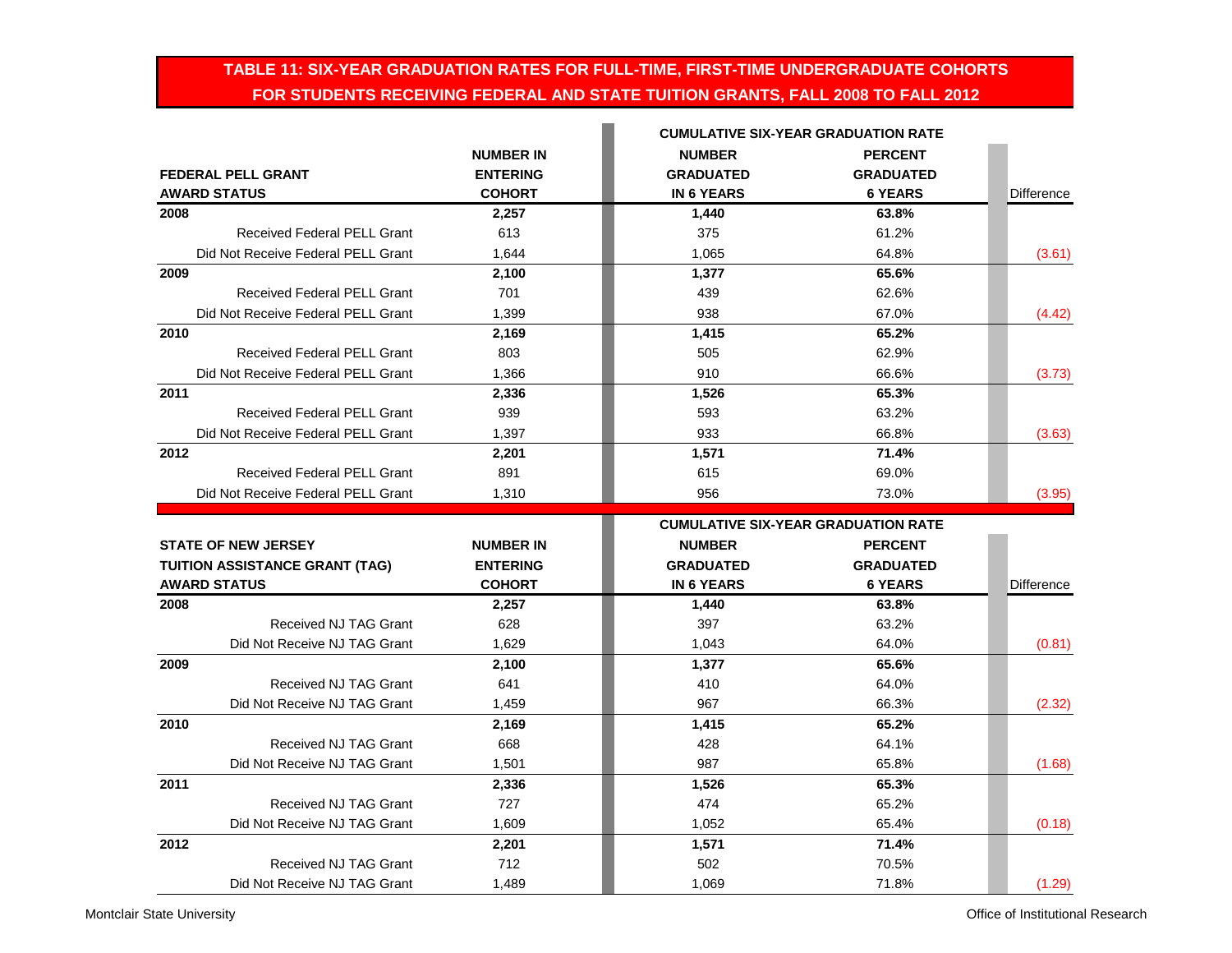# **TABLE 12: COHORT ADJUSTMENTSFIRST-TIME ENTERING UNDERGRADUATES, FALL 2008 TO FALL 2017**

| <b>YEAR</b><br><b>COHORT</b><br><b>ENTERED</b> | <b>ORIGINAL NUMBER IN</b><br><b>ENTERING COHORT [1]</b> | <b>NUMBER OF</b><br><b>EXCLUSIONS [2]</b> | <b>REVISED/ADJUSTED NUMBER IN</b><br><b>ENTERING COHORT [3]</b> |
|------------------------------------------------|---------------------------------------------------------|-------------------------------------------|-----------------------------------------------------------------|
|                                                |                                                         |                                           |                                                                 |
| 2008                                           | 2,257                                                   | $\mathbf 0$                               | 2,257                                                           |
| 2009                                           | 2,101                                                   |                                           | 2,100                                                           |
| 2010                                           | 2,171                                                   | $\overline{2}$                            | 2,169                                                           |
| 2011                                           | 2,338                                                   | $\overline{2}$                            | 2,336                                                           |
| 2012                                           | 2,202                                                   |                                           | 2,201                                                           |
| 2013                                           | 3,030                                                   | 3                                         | 3,027                                                           |
| 2014                                           | 2,889                                                   | 0                                         | 2,889                                                           |
| 2015                                           | 3,098                                                   | 1                                         | 3,097                                                           |
| 2016                                           | 2,977                                                   | 0                                         | 2,977                                                           |
| 2007                                           | 3,004                                                   | 0                                         | 3,004                                                           |

[1] Source: SURE/IPEDS fall enrollment submission.

[2] IPEDS allows institutions to "exclude" from their first-time cohorts students who die, become permanently disabled, leave for military service, leave for foreign service, or leave on a church mission. Source: Banner.

[3] This is the Revised IPEDS cohort number, with exclusions (death, permanent disability, military service, foreign service, & church mission service) removed. This number is used to complete our IPEDS Graduation Rate Survey.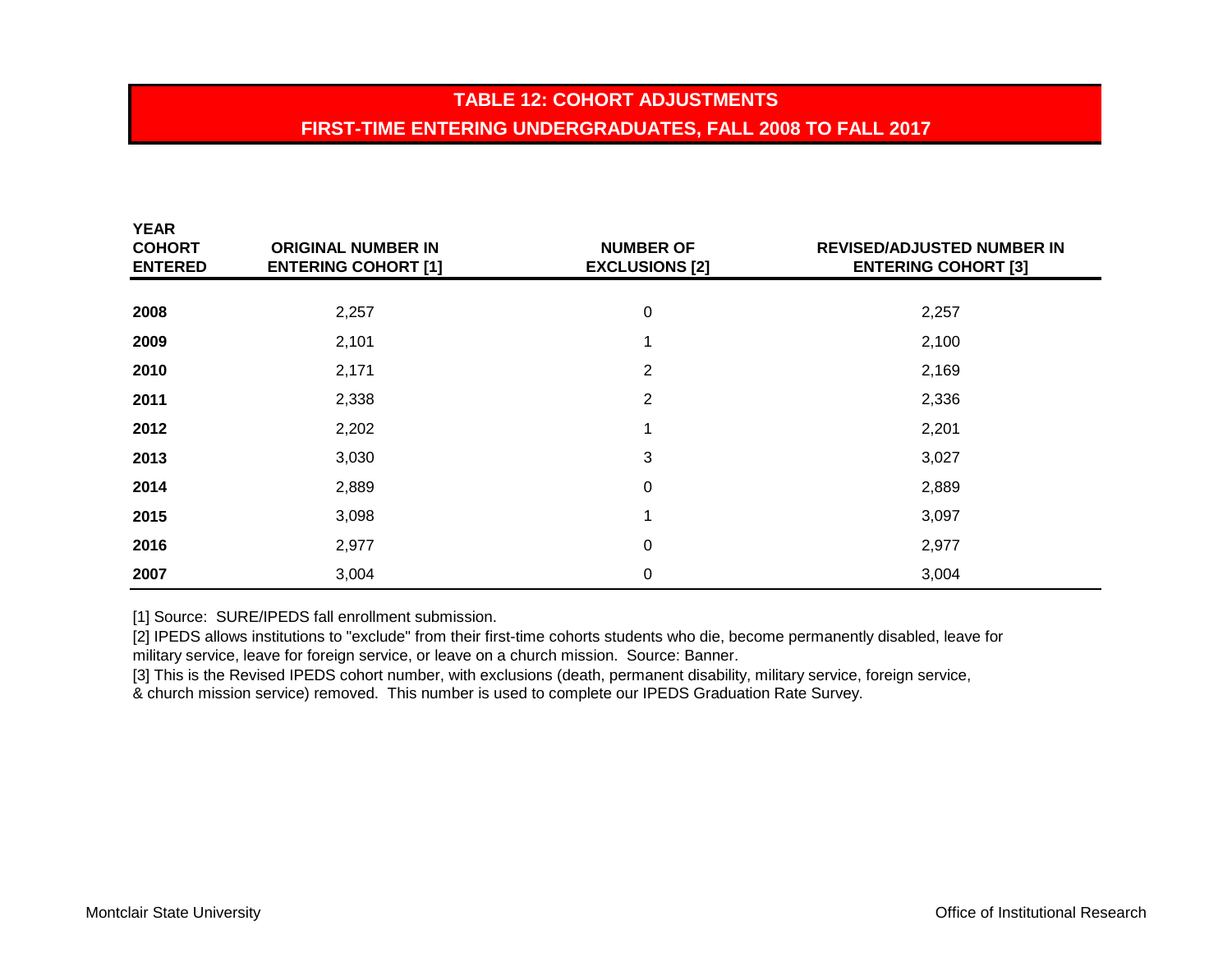## **TABLE 13: IPEDS OUTCOME MEASURES SURVEY OF FULL-TIME\_FIRST-TIME, PART-TIME\_FIRST-TIME, FULL-TIME\_TRANSFER, AND PART-TIME\_TRANSFER COHORTS ENTERING DURING THE FULL ACADEMIC YEAR 2010-11**

|                                                                   |                                                      |                   |                                   | <b>GRADUATION RATES</b>                    | <b>FOUR-YEAR</b>                            | <b>GRADUATION RATES</b>                    | <b>SIX-YEAR</b>                             | <b>GRADUATION RATES</b>                    | <b>EIGHT-YEAR</b>                           | <b>OUT-TRANSFER RATES</b>                              |                                                                                           |  |  |
|-------------------------------------------------------------------|------------------------------------------------------|-------------------|-----------------------------------|--------------------------------------------|---------------------------------------------|--------------------------------------------|---------------------------------------------|--------------------------------------------|---------------------------------------------|--------------------------------------------------------|-------------------------------------------------------------------------------------------|--|--|
| <b>FULL ACADEMIC YEAR</b><br><b>ENTERING COHORTS</b><br>2010-2011 | <b>NUMBER IN</b><br><b>ENTERING</b><br><b>COHORT</b> | <b>EXCLUSIONS</b> | <b>ADJUSTED</b><br><b>COHORTS</b> | <b>Number</b><br>Awarded<br><b>Degrees</b> | <b>Percent</b><br>Awarded<br><b>Degrees</b> | <b>Number</b><br>Awarded<br><b>Degrees</b> | <b>Percent</b><br>Awarded<br><b>Degrees</b> | <b>Number</b><br>Awarded<br><b>Degrees</b> | <b>Percent</b><br>Awarded<br><b>Degrees</b> | <b>Number</b><br><b>To Other</b><br><b>Institution</b> | <b>Percent</b><br><b>Transferred Transferred</b><br><b>To Other</b><br><b>Institution</b> |  |  |
| <b>Total AY Entrants</b>                                          | 4,378                                                | 4                 | 4,374                             | 2,206                                      | 50.4%                                       | 2,944                                      | 67.3%                                       | 3,015                                      | 68.9%                                       | 887                                                    | 20.3%                                                                                     |  |  |
| Full-time, First-time                                             | 2,212                                                | 2                 | 2,210                             | 851                                        | 38.5%                                       | 1,427                                      | 64.6%                                       | 1,466                                      | 66.3%                                       | 543                                                    | 24.6%                                                                                     |  |  |
| Part-time, First-time                                             | 31                                                   | 0                 | 31                                | 0                                          | $0.0\%$                                     | 4                                          | 12.9%                                       | 5                                          | 16.1%                                       | 13                                                     | 41.9%                                                                                     |  |  |
| Full-time, Transfer                                               | 1,794                                                |                   | 1,793                             | 1,212                                      | 67.6%                                       | 1,333                                      | 74.3%                                       | 1,357                                      | 75.7%                                       | 254                                                    | 14.2%                                                                                     |  |  |
| Part-time, Transfer                                               | 341                                                  |                   | 340                               | 143                                        | 42.1%                                       | 180                                        | 52.9%                                       | 187                                        | 55.0%                                       | 77                                                     | 22.6%                                                                                     |  |  |

Source: IPEDS Outcomes Measure Survey. Data from: (a) Student Unit Record Enrollment (SURE) State of New Jersey compliance files, and (b) National Student Clearinghouse.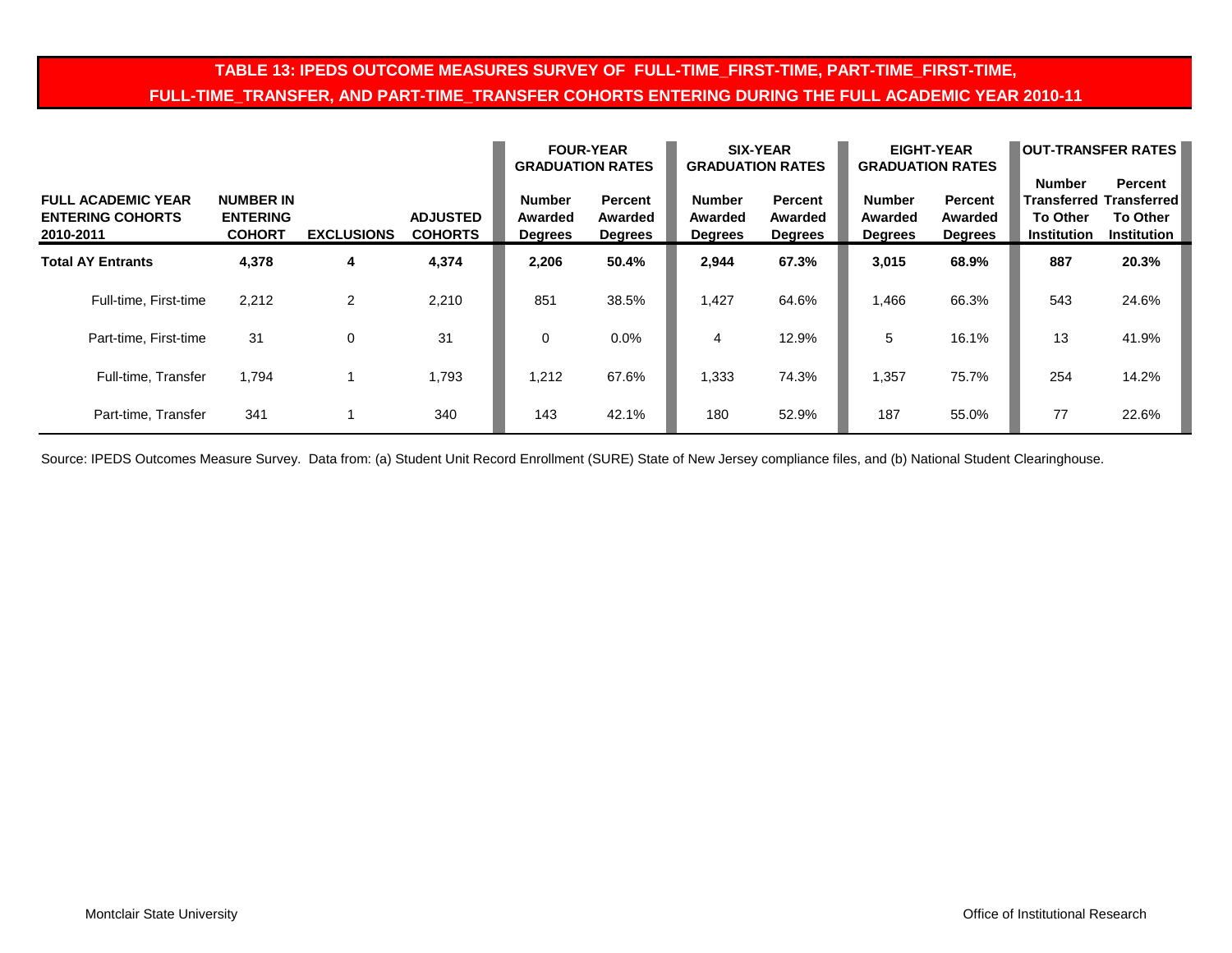

### **CHART 3: ANNUAL RETENTION RATES FOR 2012 SUB-COHRTS**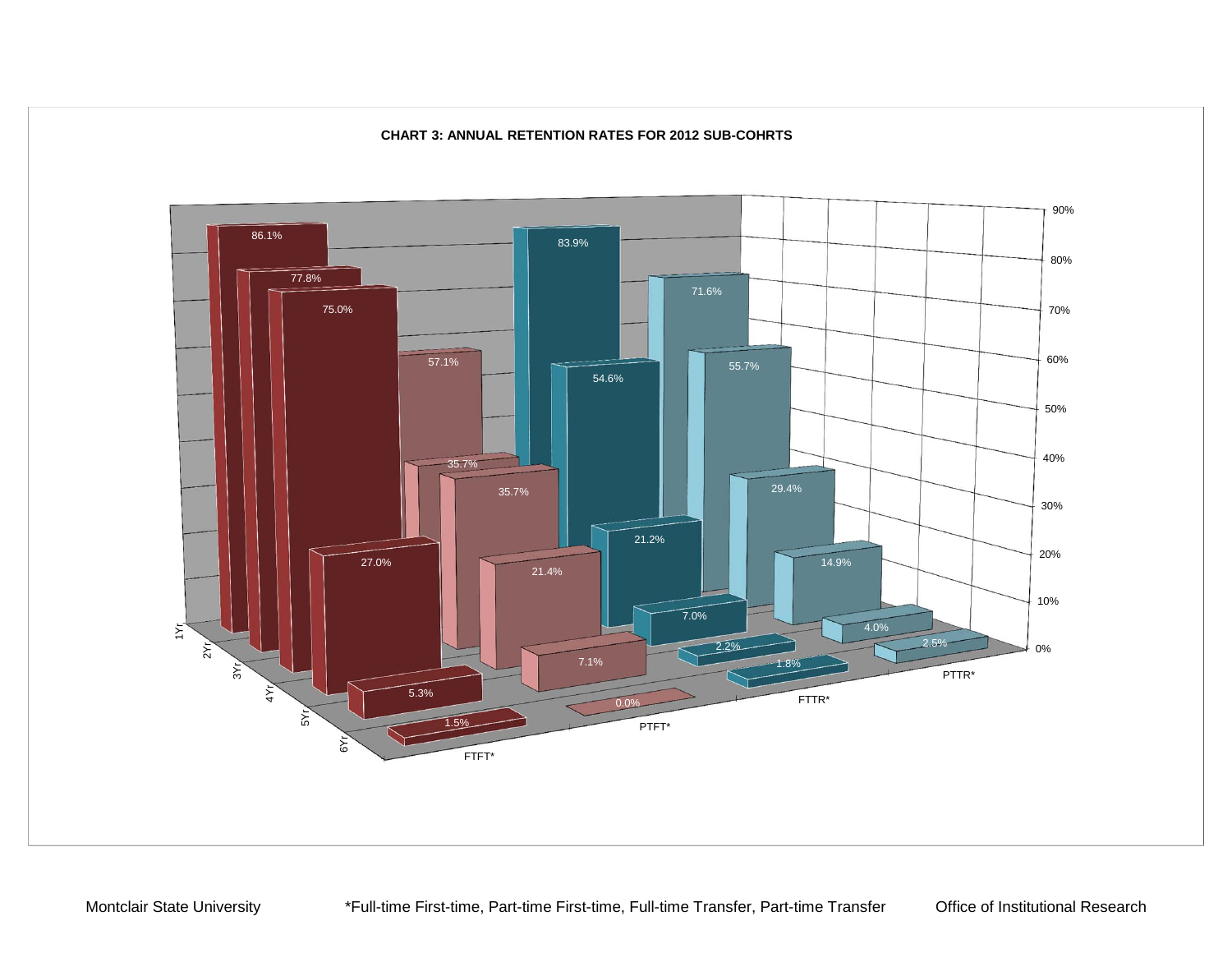

### **CHART 4: ANNUAL GRADUATION RATES FOR 2012 SUB-COHRTS**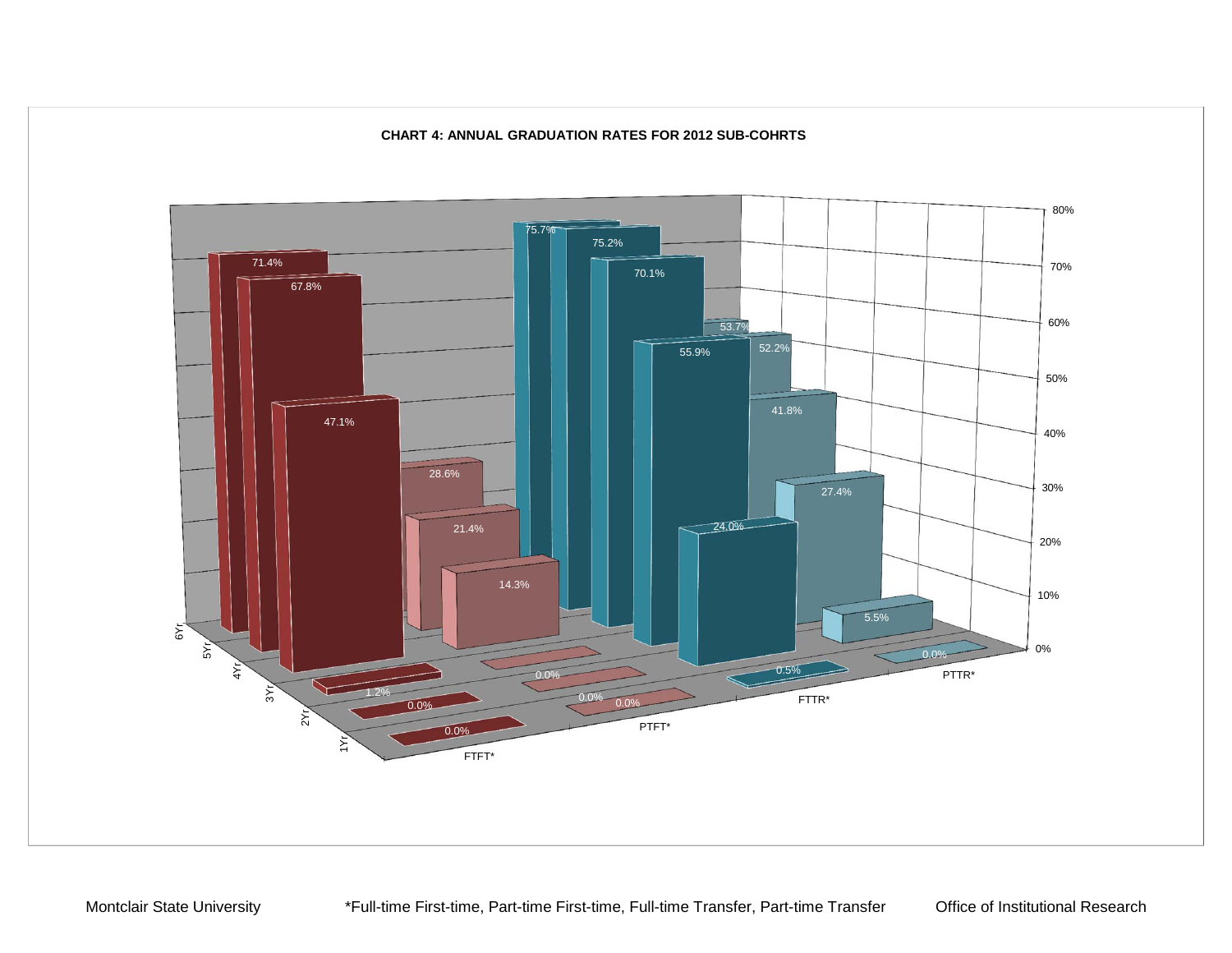## **TABLE 14: GRADUATION RATE BENCHMARK DATA FOR NEW JERSEY PEERS AND CARNEGIE CLASSIFICATIONS FALL 2000 TO FALL 2011 FULL-TIME FIRST-TIME COHORTS**

|                                                                    | 2000 Cohort |      |      |      | 2001 Cohort |      |      | 2002 Cohort |      | 2003 Cohort |           |           | 2004 Cohort |      |     | 2005 Cohort      |     |      |
|--------------------------------------------------------------------|-------------|------|------|------|-------------|------|------|-------------|------|-------------|-----------|-----------|-------------|------|-----|------------------|-----|------|
|                                                                    |             | 5    | 6    | 4    | 5           | 6    | Δ    |             | 6    | 4           | 5         | 6         | 4           | 5    | 6   |                  | 5   | 6    |
|                                                                    | Year        | Year | Year | Year | Year        | Year | Year | Year        | Year | Year        | Year      | Year      | Year        | Year |     | Year 4 Year Year |     | Year |
| <b>Public Research Universities (Highest Research Activity)</b>    |             |      |      |      |             |      |      |             |      |             |           |           |             |      |     |                  |     |      |
| <b>Rutgers University-New Brunswick</b>                            | 47%         | 67%  | 73%  | 48%  | 67%         | 73%  | 49%  | 69%         | 75%  | 52%         | 71%       | 77%       | 53%         | 70%  | 77% | 53%              | 71% | 77%  |
| National Average-(81 Institutions in IPEDS 2017)                   | 42%         | 65%  | 70%  | 43%  | 66%         | 70%  | 44%  | 65%         | 70%  | 45%         | 67%       | 71%       | 42%         | 63%  | 68% | 43%              | 63% | 68%  |
|                                                                    |             |      |      |      |             |      |      |             |      |             |           |           |             |      |     |                  |     |      |
| <b>Public Research Universities (Higher Research Activity)</b>     |             |      |      |      |             |      |      |             |      |             |           |           |             |      |     |                  |     |      |
| New Jersey Institute of Technology                                 | 19%         | 47%  | 54%  | 14%  | 41%         | 51%  | 16%  | 45%         | 55%  | 17%         | 45%       | 55%       | 16%         | 44%  | 55% | 17%              | 42% | 54%  |
| Rutgers University-Newark                                          | 26%         | 48%  | 57%  | 25%  | 46%         | 57%  | 26%  | 48%         | 59%  | 34%         | 56%       | 65%       | 30%         | 53%  | 63% | 36%              | 61% | 68%  |
| National Average-(76 Institutions in IPEDS 2017)                   | 26%         | 46%  | 52%  | 26%  | 46%         | 53%  | 27%  | 47%         | 54%  | 28%         | 48%       | 54%       | 27%         | 45%  | 52% | 27%              | 46% | 52%  |
| <b>Public Research Universities (Moderate Research Activity)</b>   |             |      |      |      |             |      |      |             |      |             |           |           |             |      |     |                  |     |      |
| Rowan University                                                   | 42%         | 63%  | 67%  | 39%  | 59%         | 64%  | 43%  | 61%         | 65%  | 47%         | 65%       | 67%       | 42%         | 63%  | 68% | 43%              | 62% | 66%  |
| Montclair State University                                         | 27%         | 53%  | 59%  | 27%  | 54%         | 61%  | 28%  | 54%         | 62%  | 30%         | 55%       | 62%       | 31%         | 56%  | 62% | 34%              | 57% | 62%  |
| National Average-(39 Institutions in IPEDS 2017)                   | 17%         | 33%  | 40%  | 17%  | 33%         | 40%  | 18%  | 34%         | 41%  | 17%         | 34%       | 41%       | 17%         | 34%  | 41% | 18%              | 35% | 41%  |
|                                                                    |             |      |      |      |             |      |      |             |      |             |           |           |             |      |     |                  |     |      |
| <b>Public Master's College&amp; Universities (Larger Programs)</b> |             |      |      |      |             |      |      |             |      |             |           |           |             |      |     |                  |     |      |
| Kean University                                                    | 16%         | 36%  | 44%  | 17%  | 36%         | 42%  | 16%  | 37%         | 44%  | 19%         | 38%       | 45%       | 17%         | 39%  | 47% | 21%              | 42% | 49%  |
| New Jersey City University                                         | 7%          | 23%  | 32%  | 8%   | 23%         | 31%  | 6%   | 26%         | 34%  | 8%          | 26%       | 38%       | 8%          | 25%  | 37% | 6%               | 24% | 39%  |
| Rutgers University-Camden                                          | 25%         | 43%  | 52%  | 26%  | 56%         | 62%  | 29%  | 52%         | 58%  | 30%         | 52%       | 62%       | 32%         | 54%  | 64% | 30%              | 50% | 61%  |
| <b>Stockton University</b>                                         | 41%         | 61%  | 63%  | 45%  | 64%         | 68%  | 43%  | 60%         | 65%  | 39%         | 58%       | 66%       | 40%         | 60%  | 64% | 43%              | 61% | 66%  |
| The College of New Jersey                                          | 66%         | 83%  | 86%  | 68%  | 81%         | 83%  | 68%  | 83%         | 85%  | 73%         | 84%       | 86%       | 71%         | 84%  | 86% | 74%              | 85% | 87%  |
| William Paterson University of New Jersey                          | 16%         | 44%  | 51%  | 15%  | 41%         | 47%  | 16%  | 41%         | 45%  | 21%         | 46%       | 52%       | 17%         | 42%  | 49% | 18%              | 38% | 46%  |
| National Average- (163 institutions in IPEDS 2017)                 | 20%         | 40%  | 46%  | 21%  | 40%         | 47%  | 21%  | 40%         | 47%  | 21%         | 40%       | 46%       | 22%         | 40%  | 46% | 22%              | 39% | 46%  |
|                                                                    |             |      |      |      |             |      |      |             |      |             |           |           |             |      |     |                  |     |      |
| <b>Public Master's College&amp; Universities (Medium Programs)</b> |             |      |      |      |             |      |      |             |      |             |           |           |             |      |     |                  |     |      |
| Ramapo College of New Jersey                                       | 44%         | 63%  | 66%  | 48%  | 63%         | 65%  | 53%  | 67%         | 70%  | <b>NA</b>   | <b>NA</b> | <b>NA</b> | 32%         | 54%  | 64% | 30%              | 50% | 61%  |
| National Average- (68 institutions in IPEDS 2017)                  | 20%         | 35%  | 40%  | 20%  | 35%         | 41%  | 21%  | 36%         | 42%  | 21%         | 35%       | 41%       | 20%         | 36%  | 41% | 20%              | 35% | 41%  |
| <b>Public Master's College&amp; Universities (Small Programs)</b>  |             |      |      |      |             |      |      |             |      |             |           |           |             |      |     |                  |     |      |
| National Average-(42 institutions in IPEDS 2017)                   | 23%         | 38%  | 43%  | 23%  | 37%         | 42%  | 23%  | 38%         | 43%  | 22%         | 35%       | 40%       | 20%         | 34%  | 38% | 20%              | 34% | 38%  |
|                                                                    |             |      |      |      |             |      |      |             |      |             |           |           |             |      |     |                  |     |      |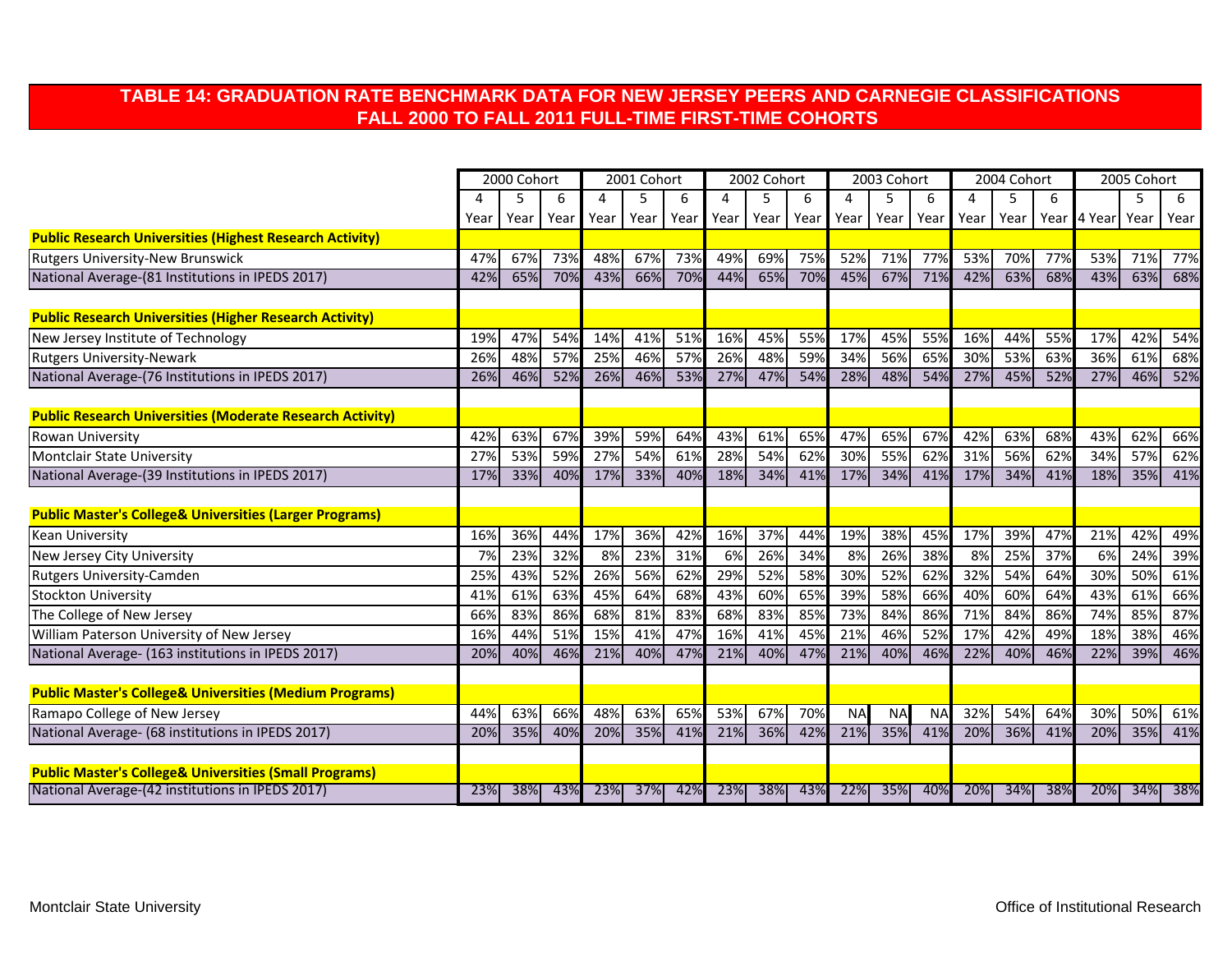## **TABLE 14: GRADUATION RATE BENCHMARK DATA FOR NEW JERSEY PEERS AND CARNEGIE CLASSIFICATIONS FALL 2000 TO FALL 2011 FULL-TIME FIRST-TIME COHORTS**

|                                                                    | 2006 Cohort |      |      | 2007 Cohort |      |      |      | 2008 Cohort |      | 2009 Cohort |      |      | 2010 Cohort |      |     | 2011 Cohort |      |      |
|--------------------------------------------------------------------|-------------|------|------|-------------|------|------|------|-------------|------|-------------|------|------|-------------|------|-----|-------------|------|------|
|                                                                    |             | 5    | 6    | 4           | 5.   | 6    | Δ    |             | 6    | 4           | 5    | 6    | 4           | 5    | 6   |             | 5    | 6    |
|                                                                    | Year        | Year | Year | Year        | Year | Year | Year | Year        | Year | Year        | Year | Year | Year        | Year |     | Year 4 Year | Year | Year |
| <b>Public Research Universities (Highest Research Activity)</b>    |             |      |      |             |      |      |      |             |      |             |      |      |             |      |     |             |      |      |
| Rutgers University-New Brunswick                                   | 57%         | 76%  | 79%  | 57%         | 76%  | 79%  | 59%  | 77%         | 80%  | 58%         | 77%  | 80%  | 59%         | 77%  | 80% | 60%         | 77%  | 80%  |
| National Average-(81 Institutions in IPEDS 2017)                   | 44%         | 64%  | 69%  | 45%         | 65%  | 69%  | 47%  | 66%         | 71%  | 48%         | 67%  | 71%  | 48%         | 67%  | 72% | 50%         | 68%  | 72%  |
| <b>Public Research Universities (Higher Research Activity)</b>     |             |      |      |             |      |      |      |             |      |             |      |      |             |      |     |             |      |      |
| New Jersey Institute of Technology                                 | 19%         | 45%  | 54%  | 23%         | 46%  | 58%  | 24%  | 50%         | 59%  | 24%         | 48%  | 61%  | 25%         | 52%  | 61% | 28%         | 56%  | 64%  |
| <b>Rutgers University-Newark</b>                                   | 32%         | 56%  | 61%  | 32%         | 60%  | 67%  | 37%  | 58%         | 66%  | 33%         | 62%  | 68%  | 34%         | 60%  | 66% | 37%         | 63%  | 68%  |
| National Average-(76 Institutions in IPEDS 2017)                   | 27%         | 46%  | 52%  | 27%         | 46%  | 53%  | 28%  | 47%         | 54%  | 28%         | 48%  | 54%  | 29%         | 49%  | 54% | 31%         | 49%  | 55%  |
| <b>Public Research Universities (Moderate Research Activity)</b>   |             |      |      |             |      |      |      |             |      |             |      |      |             |      |     |             |      |      |
| Rowan University                                                   | 49%         | 69%  | 72%  | 46%         | 65%  | 70%  | 43%  | 64%         | 67%  | 43%         | 61%  | 67%  | 48%         | 68%  | 71% | 48%         | 65%  | 69%  |
| <b>Montclair State University</b>                                  | 35%         | 58%  | 63%  | 34%         | 58%  | 63%  | 36%  | 59%         | 64%  | 36%         | 60%  | 66%  | 39%         | 61%  | 65% | 42%         | 62%  | 65%  |
| National Average-(39 Institutions in IPEDS 2017)                   | 18%         | 35%  | 42%  | 19%         | 36%  | 43%  | 21%  | 38%         | 44%  | 21%         | 38%  | 44%  | 21%         | 37%  | 44% | 22%         | 38%  | 44%  |
| <b>Public Master's College&amp; Universities (Larger Programs)</b> |             |      |      |             |      |      |      |             |      |             |      |      |             |      |     |             |      |      |
| <b>Kean University</b>                                             | 19%         | 43%  | 50%  | 19%         | 39%  | 46%  | 18%  | 41%         | 48%  | 21%         | 42%  | 50%  | 21%         | 43%  | 50% | 22%         | 42%  | 49%  |
| New Jersey City University                                         | 7%          | 25%  | 34%  | 5%          | 19%  | 32%  | 7%   | 23%         | 32%  | 5%          | 21%  | 29%  | 7%          | 25%  | 31% | 13%         | 25%  | 33%  |
| <b>Rutgers University-Camden</b>                                   | 32%         | 58%  | 63%  | 27%         | 48%  | 55%  | 23%  | 46%         | 52%  | 26%         | 50%  | 57%  | 27%         | 52%  | 59% | 25%         | 51%  | 58%  |
| <b>Stockton University</b>                                         | 40%         | 60%  | 64%  | 42%         | 61%  | 65%  | 51%  | 63%         | 67%  | 53%         | 69%  | 73%  | 50%         | 67%  | 70% | 54%         | 70%  | 73%  |
| The College of New Jersey                                          | 72%         | 85%  | 87%  | 72%         | 82%  | 84%  | 73%  | 84%         | 87%  | 72%         | 83%  | 85%  | 75%         | 85%  | 87% | 73%         | 85%  | 87%  |
| William Paterson University of New Jersey                          | 14%         | 40%  | 48%  | 16%         | 42%  | 50%  | 18%  | 43%         | 51%  | 20%         | 42%  | 49%  | 29%         | 46%  | 51% | 27%         | 50%  | 55%  |
| National Average- (163 institutions in IPEDS 2017)                 | 23%         | 41%  | 47%  | 24%         | 41%  | 47%  | 24%  | 42%         | 48%  | 25%         | 43%  | 48%  | 26%         | 43%  | 49% | 26%         | 44%  | 49%  |
| <b>Public Master's College&amp; Universities (Medium Programs)</b> |             |      |      |             |      |      |      |             |      |             |      |      |             |      |     |             |      |      |
| Ramapo College of New Jersey                                       | 60%         | 71%  | 73%  | 59%         | 71%  | 73%  | 58%  | 71%         | 72%  | 60%         | 71%  | 74%  | 61%         | 71%  | 73% | 60%         | 71%  | 74%  |
| National Average- (68 institutions in IPEDS 2017)                  | 19%         | 33%  | 39%  | 20%         | 35%  | 40%  | 20%  | 35%         | 41%  | 21%         | 36%  | 42%  | 21%         | 35%  | 41% | 21%         | 37%  | 42%  |
|                                                                    |             |      |      |             |      |      |      |             |      |             |      |      |             |      |     |             |      |      |
| <b>Public Master's College&amp; Universities (Small Programs)</b>  |             |      |      |             |      |      |      |             |      |             |      |      |             |      |     |             |      |      |
| National Average-(42 institutions in IPEDS 2017)                   | 21%         | 35%  | 40%  | 21%         | 35%  | 40%  | 22%  | 36%         | 41%  | 23%         | 37%  | 41%  | 23%         | 37%  | 41% | 24%         | 38%  | 42%  |

Data Source: IPEDS GRS 2004, 2005, 2006, 2007, 2008, 2009, 2010, 2011,2012,2013,2014,2015,2016,2017